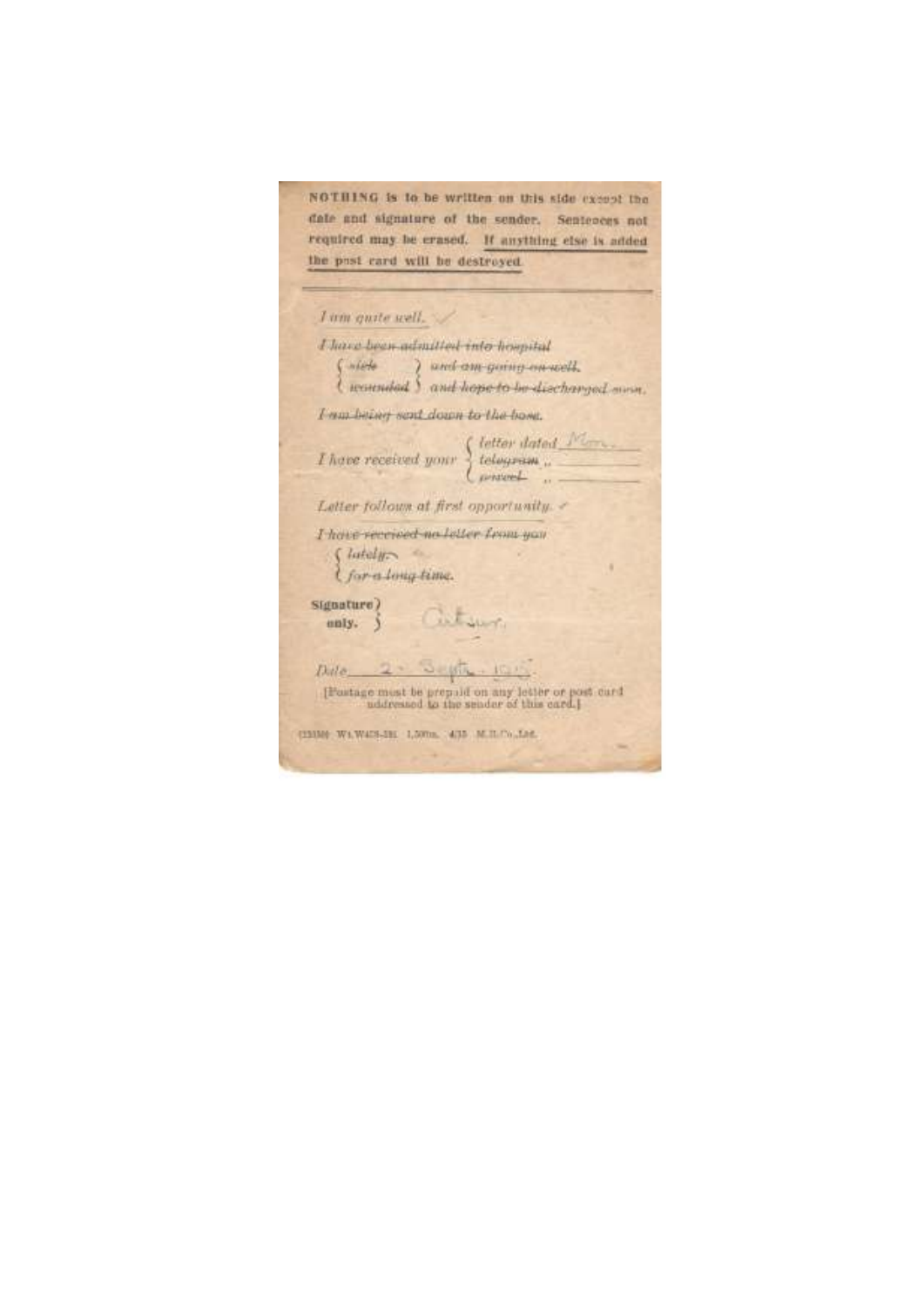## **3 rd September 1915**

**Arthur is feeling the loss of 3 more men dying of wounds, killed by the unlucky ricochet of the German shell last Sunday; the wet weather isn't helping his mood either; the Company have since moved back to billets behind La Gorgue – finding room for all the men was a difficult task, especially after a long, wet tramp in the dark.** 

#### *Arthur to Dollie*

In billets, nr La Gorgue, Friday even 6.15

 … I've heaps of letters to thank you for, dear heart and 2 days news to give you. I wish you could realise in what degree your dear letters have comforted and helped me especially these last few days. I've been rather in the dumps…

 … The weather is very wet – it has rained now since Wednes. evening. You'll be sorry to hear that in addition to the two men killed by that shell last Sunday, 3 more have died since. One was **Serj. Newman, who got the D.C.M. at Neuve Chapelle. Another was a married man, Pte Wines** – they had only just joined us.

 We were relieved on Wednesday night by the Manchesters. They didn't arrive until half-past ten, and we had a long tramp back, reaching here at 2.45am. It was simply pouring. There was shelter for about a third of the men only. We foraged around, found another barn & packed all the men in. Yesterday we spent settling down.

 This morning, dear, I rode into Lestrem with **Johnnie & Sammy** to draw money. I got very wet. This afternoon I've been paying out. To-night there's a working party on. Luckily I'm not for it, though all the men are out. Tonight we are having a Company dinner at Estaires.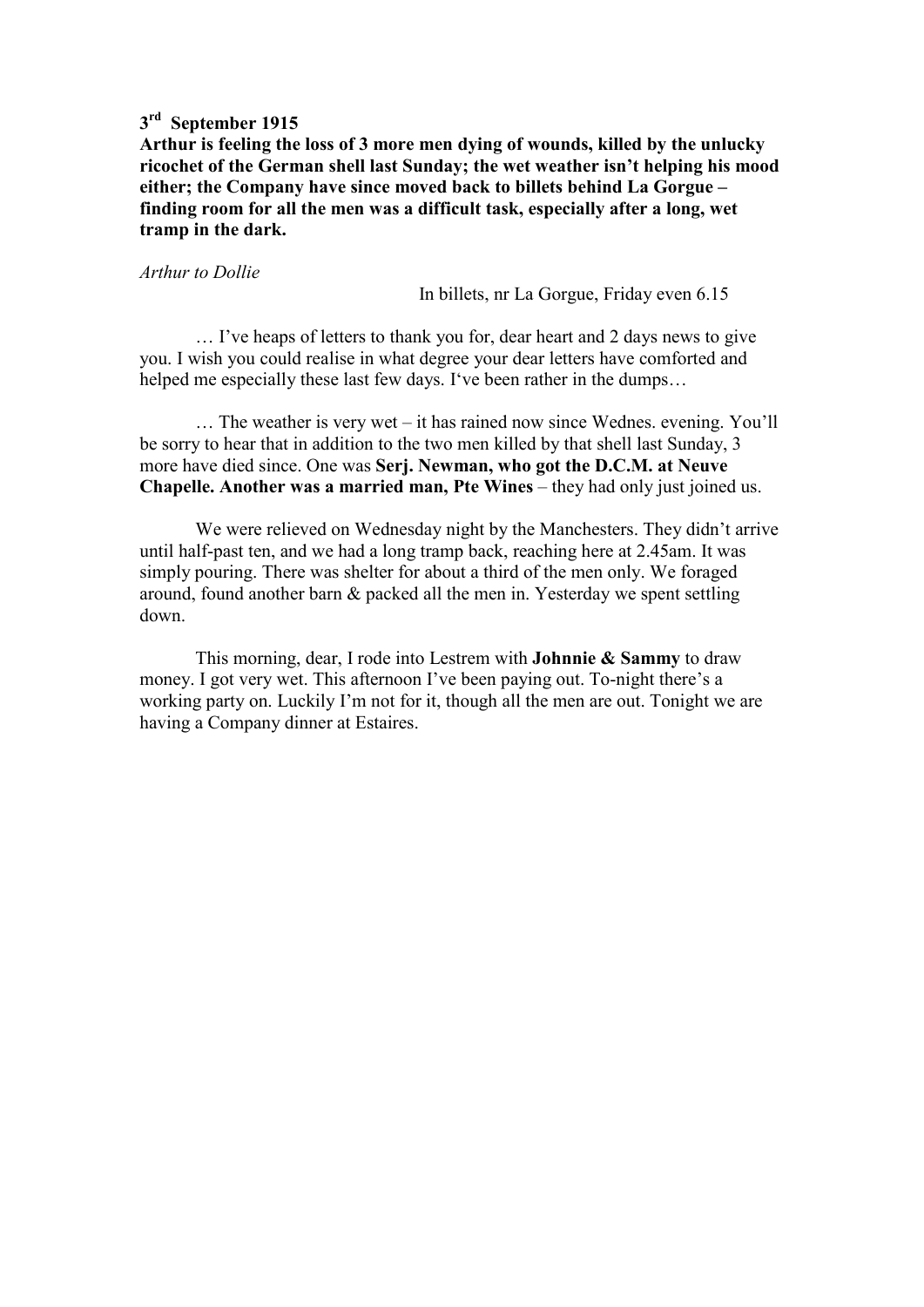**A pleasant Company dinner breaks the monotony; hopes for more home leave but nothing is certain; Dollie checks with Arthur about going to a dance; the wind is blowing from the "home" direction, making Arthur wish even more to be back with Dollie; a bath, a lunch, some shopping in Estaires; fixing up a cinema for the men; a letter from brother Dick [in Khartoum] and a welcome parcel from the Mater.** 

#### *Arthur to Dollie*

Sat. 8.20am

 … The dinner was a great success and made a pleasant break from the perpetual monotony of our usual evening meal. We had dinner about 7.45 & left at 10.30 … The sun is shining to-day but I want you dear sun of my life – for things are dull & gloomy away from you. God bless you.

**Johnnie Sutcliffe** is trying to work the leave dodge, dear. I hope it will come off. Leave has now been the round of officers & **Johnnie** is now going to apply for those at the beginning of the list, although 3 months have not elapsed since their last lot. He is not very sanguine of success. But I hope it does come off for I'm only  $4<sup>th</sup>$  or 5 th down and I want to be with you … The **C.O.** asked after you again the other day & wants to be remembered to you. I met the **Padre** yesterday & have fixed up for Confession to-day & Mass to-morrow DG.

 Well darling, I think that's all the news. I feel this is a rotten letter. Forgive me dear. My thoughts & feelings keep on outstripping my pen and I'm continually stopping to recall myself to the words I'm writing. I cannot write one half of what I would say, or speak one half of what I feel … so you must make up my deficiencies out of the store of your knowledge...

Saturday even: 8.50pm

 Thanks awfully for your dear letter of Wednesday. Dear heart how I love to find that well known writing on the table waiting for me when I come in. Of course, darling, go to the dance on the  $17<sup>th</sup>$ . I want you to be happy: I want you to enjoy yourself. You may be sure that on that night you will be in my thoughts in an especial manner and I shall imagine that I am with you once more, and picture us two together, dancing as we have so often danced, supremely happy in each others company.

 The weather since I wrote this morning has kept fairly fine. There is a northwest wind blowing that brings showers in its train. Lucky wind, the "home wind" I call it – for it seems to blow straight from the sea and home and you – and I can feel the call of all I love in its breath. It makes me very homesick…

 This morning CO's orders at 11… Then I went into La Gorgue with **Newson**. We had a priceless bath, he drew some money. It was then about 20 past one so we walked into Estaires where we saw about a watch and had lunch at the local hotel – in the Hotel de Ville. Quite good.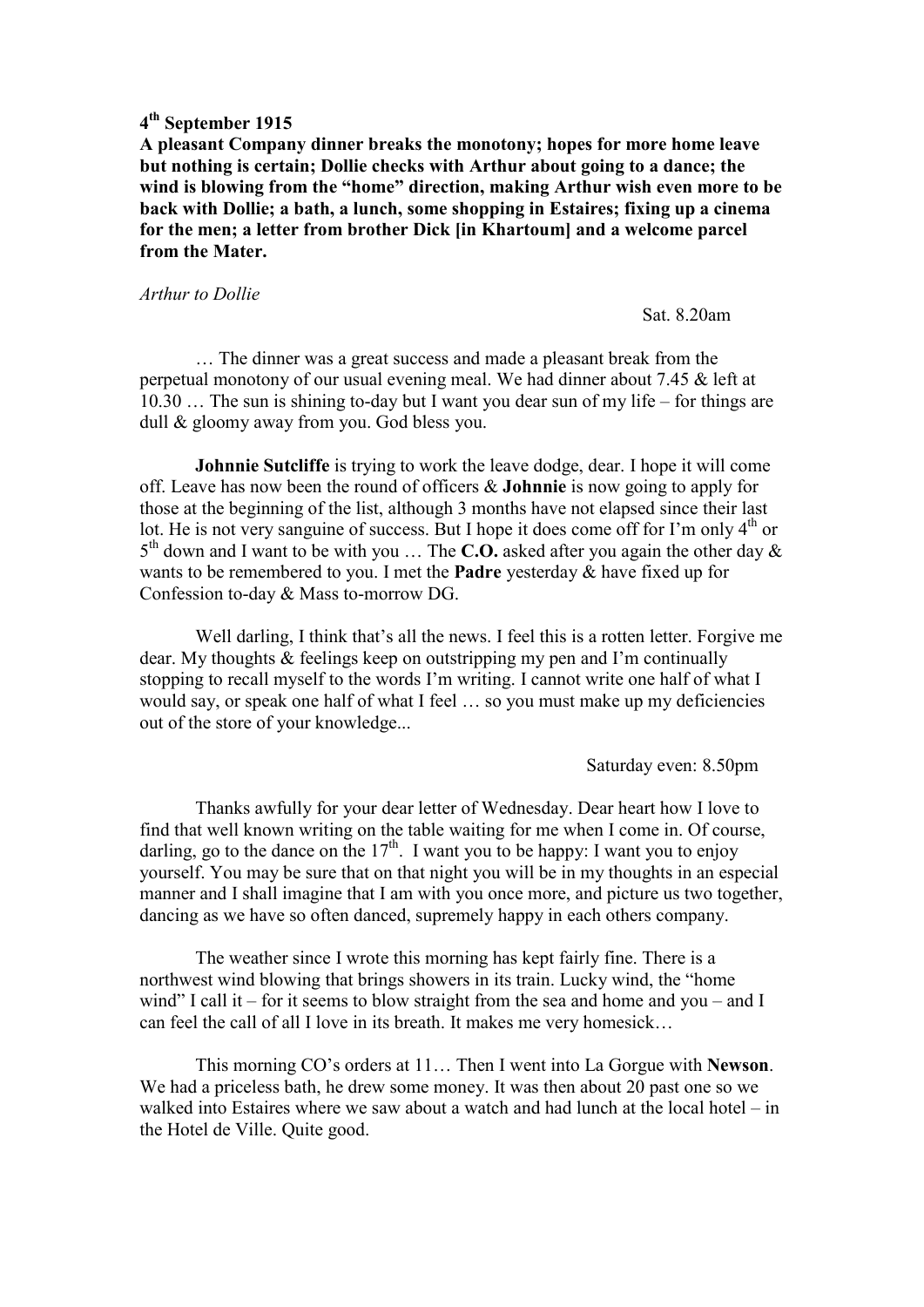After lunch we busied ourselves about a cinema for the men, backwards & forwards. Finally it began to rain, so **Newson** who was coming back here was left to complete the final arrangements. **Lewis**, whom we had met at lunch, and I turned back into Estaires for tea. After tea we came back here. I found your dear letter; also one from **Dick [Agius]** and a parcel from the **Mater**. God bless her. I then went into La Gorgue again for Confession… To-morrow I am going over to Mass at 8.30. So Good-night & God bless you…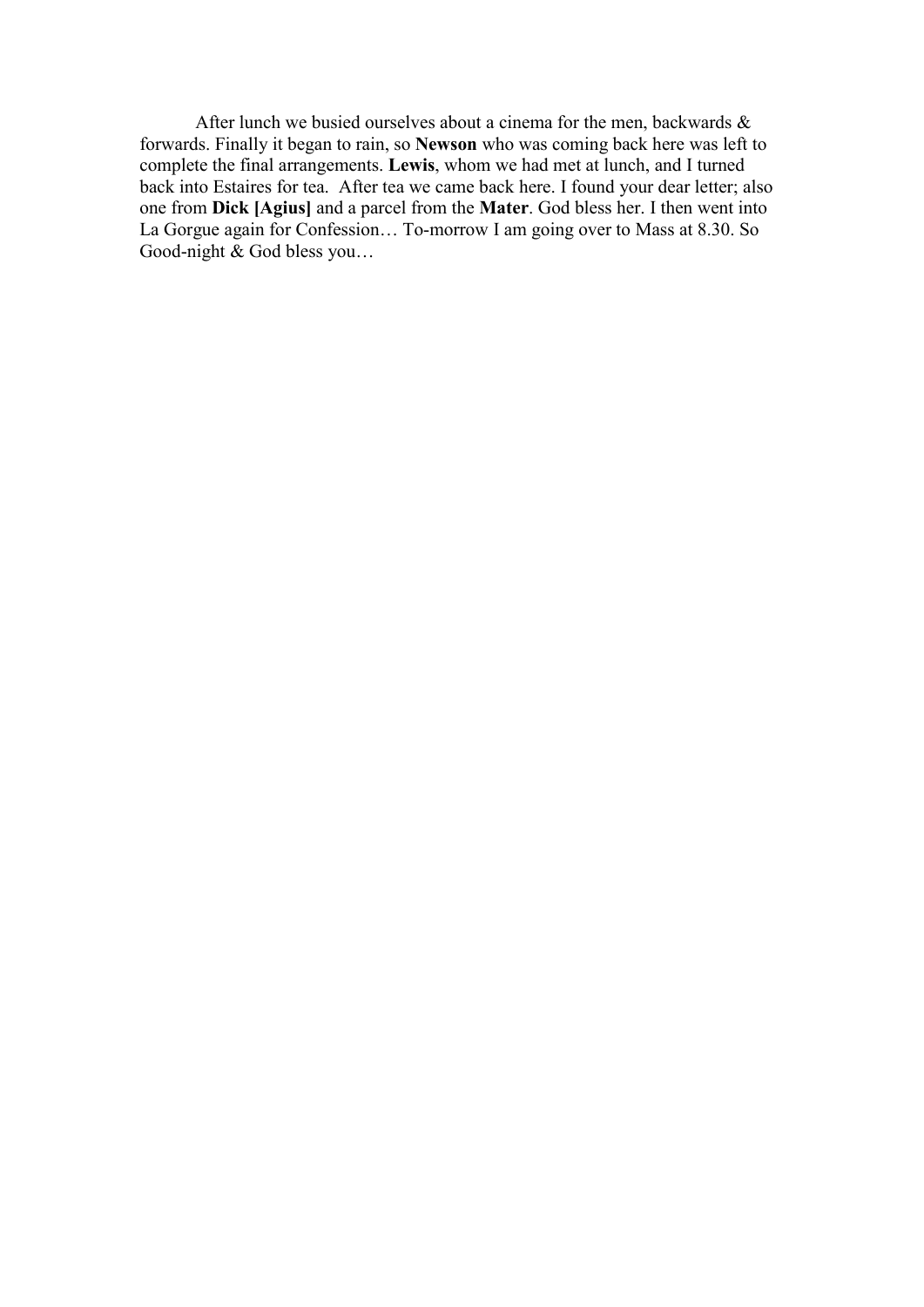**More welcome post from home and the "Fusilier Whisper" from Dick in Khartoum; a quiet day – Mass & Communion and breakfast with the Padre; a walk North with Beresford, away from the all too familiar scenery of the south – though Arthur's spirits fall when they return to billets; Beresford has visited the graves of their friends killed at Neuve Chapelle and had the site tidied up; Arthur is in a reflective and sombre mood.** 

*Arthur to Dollie* 

In billets, Sunday even, 8.30pm

 … Many thanks for your dear letter of Thursday, also for the note by **Corp Jewson**. You dear – heaps of thanks. I also received the Illustrated London News – very much appreciated. **Dick** [Agius] sent me copies of the "Fusilier Whisper" – a fortnightly paper that they run out there  $-$  its very amusing.

 To-day it's been very quiet. This morning I went to Mass & Communion at half-past 8 in La Gorgue, then to brekker with the **Padre**. The weather was rather overcast, but later it cleared & grew quite warm. The old "home" wind is still blowing from the N.W.

 On coming up here I met **Beresford**. He and I went for a walk. We are on two hours notice – so we couldn't go far. We struck N. into new ground. I'm so sick of the country S.E. & W. after 9 months. We walked N. for about  $\frac{3}{4}$  of an hour, until we could see the only hills that lie near our lines. Mont Cassel, Mont des Chabs & Mont Kemmel – the last only 6 or 7 miles away just across the Belgian frontier. I hated turning back. With every pace Northwards or Westwards one's spirits seem to rise. However time pressed. We were back just before 1.

 After lunch, dear, I have to confess that I started going through my kit and ended – asleep! But I enjoyed it. That occupied the afternoon until tea. After tea (and some birthday cake chez **Sammy**) I returned & finished off my things. The others of the Company are distributed between working parties and dinner at Estaires. Some of them were in the Gazette & they were baptising their second "star"....

 There is no further news, dear heart. You'll be glad to hear – have I told you before, darling – that **Beresford** managed to get up to **Harry's** [Pulman] grave. It was beginning to get a bit overgrown, so he has fenced it in with wooden battens. He has done the same to **Bertie Mathieson's** & the others. I am glad.

 If it wasn't for you, sweet heart mine, life would be awfully hard to bear out here. There is an unvarying monotony of danger, dirt, long march & reliefs, rest (or so called rest) chiefly working parties at night – another march  $\&$  relief, dander  $\&$  dirt  $\&$ so on endlessly…

**(Note - see 'Edgar' page on website for images of The Fusilier Whisper)**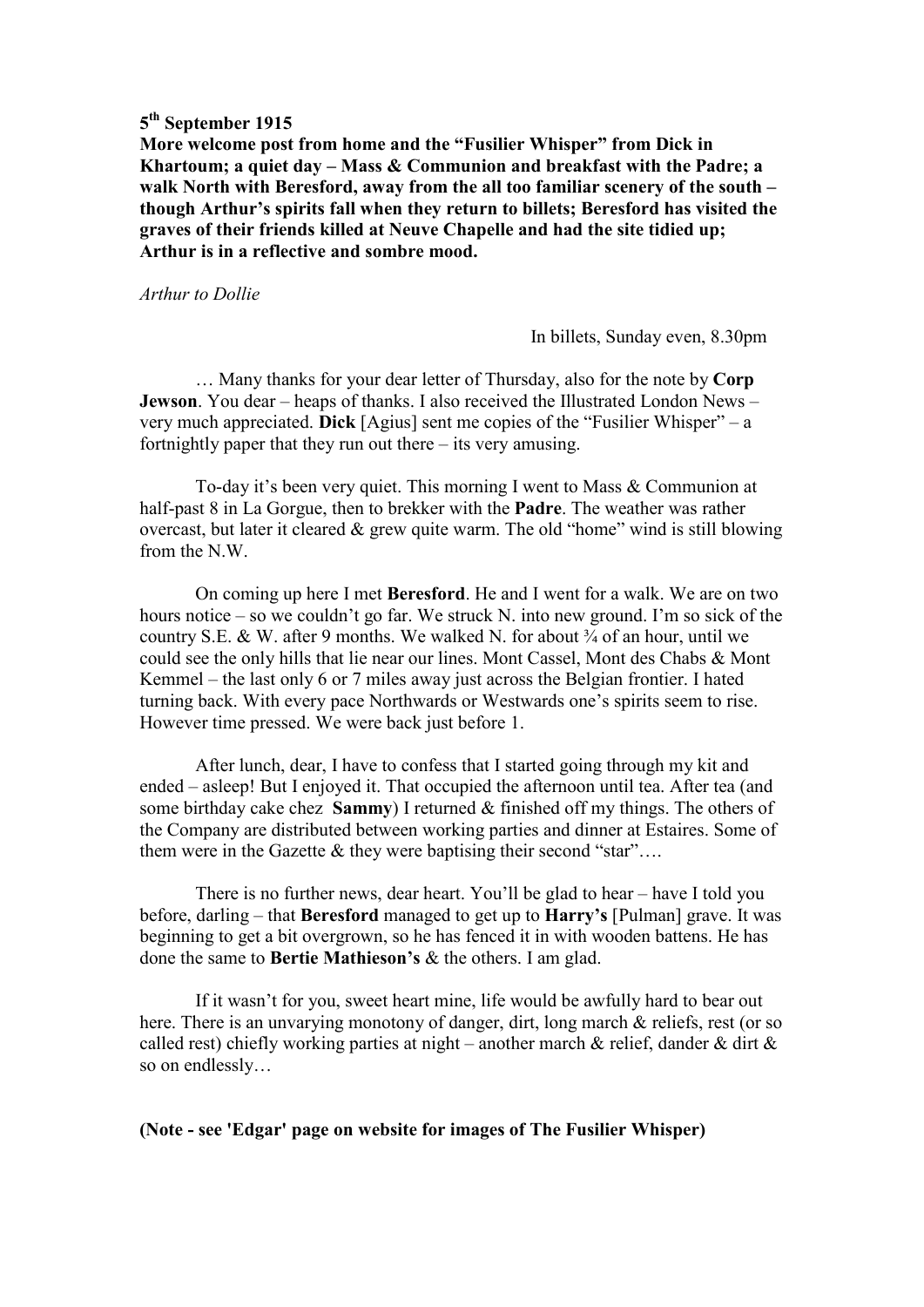**Dollie's latest parcel arrives, with much needed writing paper; an excellent turkey lunch - a generous donation from a fellow officer; an afternoon ride north with Sammy in the September sunshine, including a glorious gallop along the River Lys.** 

*Arthur to Dollie* 

In billets, Monday even: 8.45pm

 I've heaps to thank you for to-day, a dear letter and a parcel, including this paper, most welcome. I was awfully tired of writing on – well, anything. Let me give you my news, dear. I turned in last night immediately after I wrote. I didn't sleep for a bit so read. This morning I went over to the **C.O.** about some men. Then back here to breakfast.

 I spent most of the morning over at HQ watching the men parade &c. Lunch I had with **Sammy. Newson** had a stuffed turkey out, which was excellent. So back to HQ: COs orders at 2. I stayed over there talking for a bit then came back here.

 At half-past 3 **Sammy** & I went for a ride – it has been a glorious day. We rode N. along the way **Beresford** & I walked last Sunday, and on beyond through a little village called [Le] Doulieu, with a big ruined church. Then S. again to the River Lys – that is much more canal than river.

 We had a glorious gallop by the side of the river for nearly a mile. It was simply priceless, dear. We got in about half-past five. As a consequence I'm feeling rather sleepy! Good-night, & happy dreams. May God watch over you & protect you. Good-night! …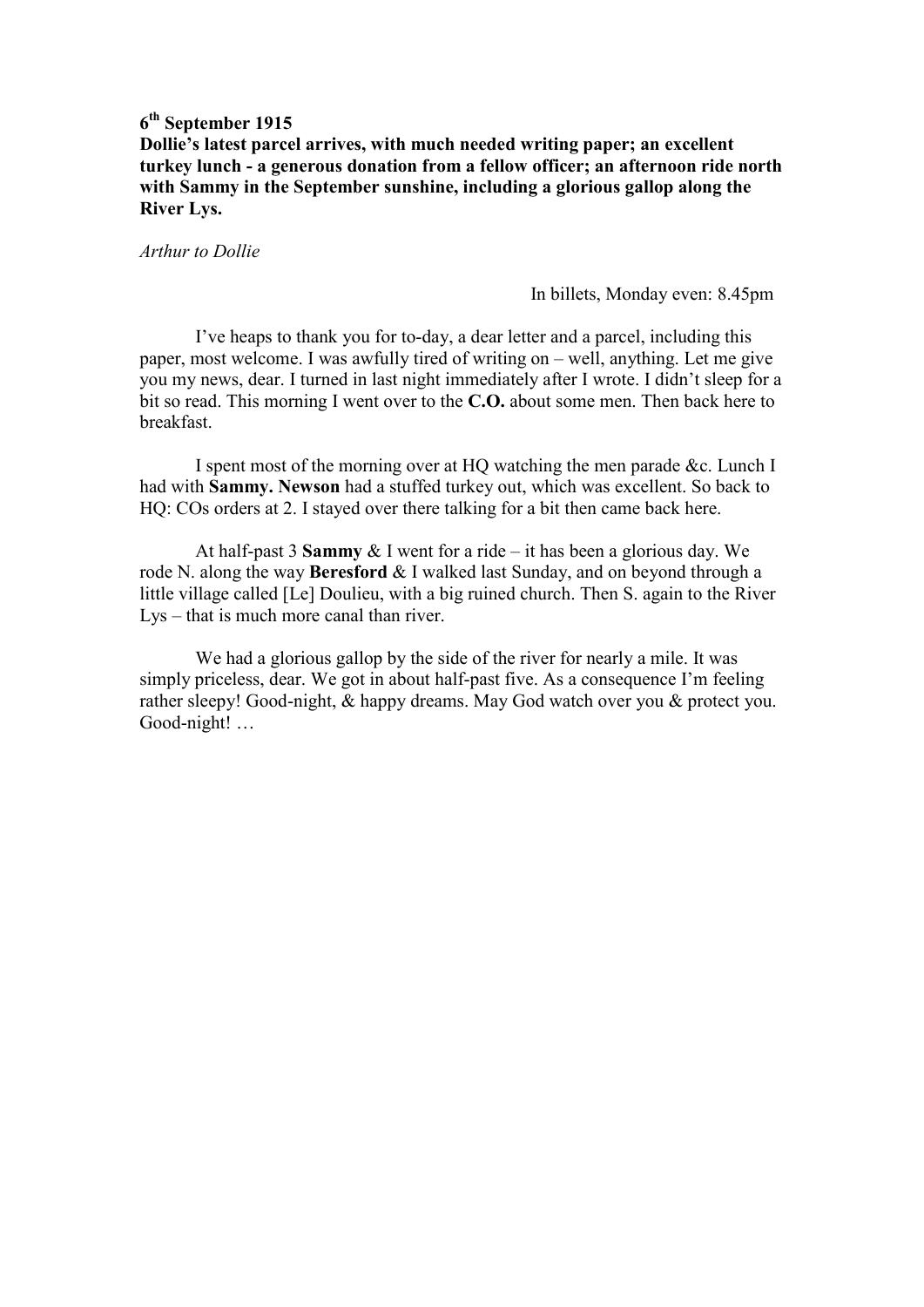**Two short notes to Dollie today as Arthur is extremely busy with Company business; the chocolates and tongue are already demolished; Arthur's Company Quarter Master Sergeant is going home on leave and is bringing Dollie yet another film to develop.** 

*Arthur to Dollie* 

Tues 8.40am

… Good-morning dear. I only hope it's as fine with you as it is here. There is every prospect of a glorious day… I'm hoping for a clear day to-day. I have a lot to do; but I'm afraid I shall not have very much time to myself and you.

 I've already finished the chocolates – they were good . Please thank your **Mater** awfully for the tongue. I shall write to **Rosa** [Pulman] & thank her for the charm.

Well, dear, I think that's all pro tem…

 Just a short note: my Coy. Quarter Master Serjeant goes on leave to-day & takes this with him. I am enclosing a film to be developed.

I am very busy – have heaps to do to-day.

 I am awfully fit DG but awfully homesick & dying for a sight of your dear eyes; my darling…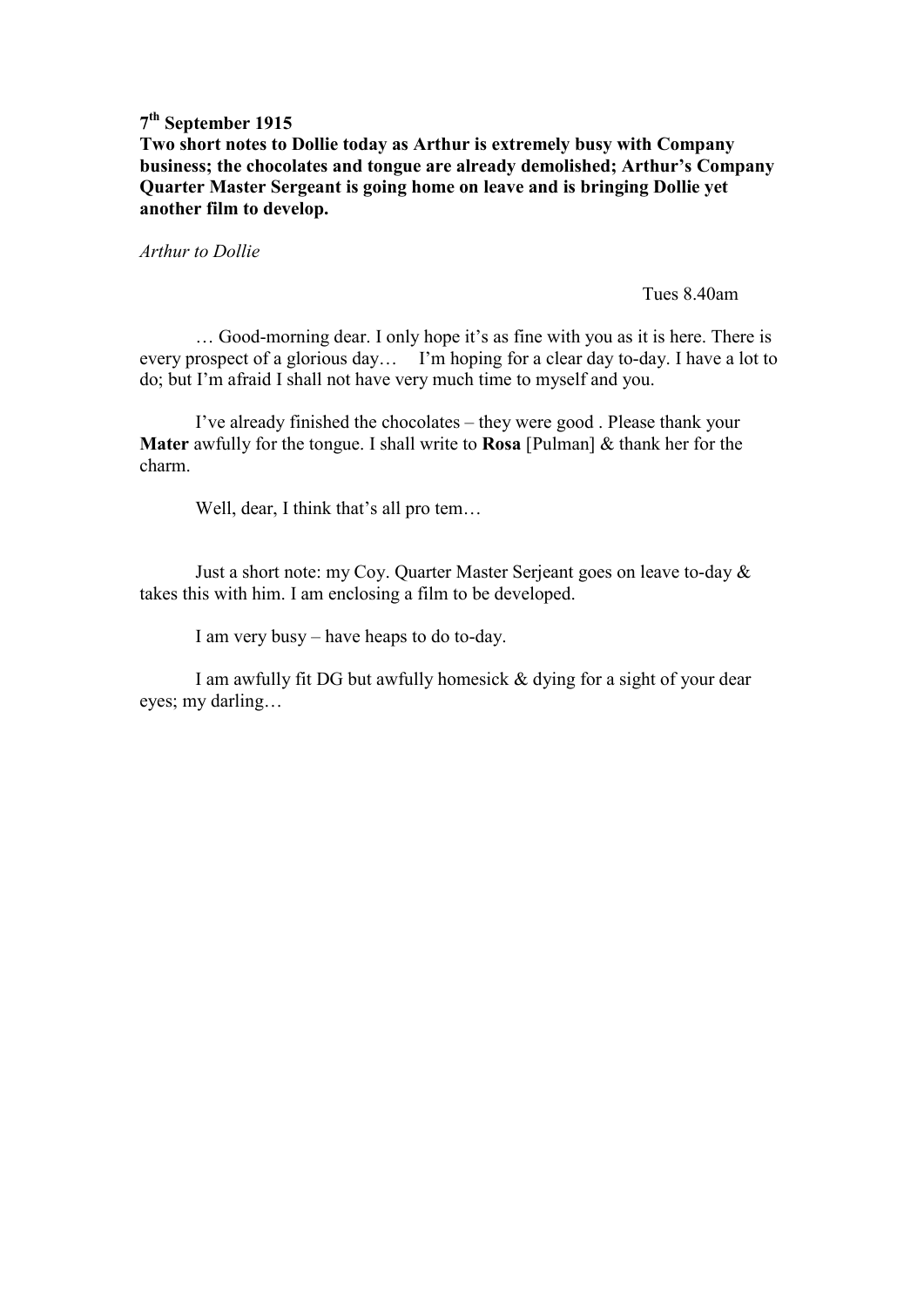**Dollie makes sure Arthur has his winter kit ready for the approach of autumn – though the last 2 days have been hot in France; a rather damp night time reconnoitre for the C.O.; Arthur dreams of walking Dollie round the garden at her home, till the evening chill drives them inside.** 

#### *Arthur to Dollie*

In billets, Wednes 5.40pm

 … I'm sorry yesterday passed without a letter, but yesterday afternoon the **C.O.** sent for me for a job that lasted till about midnight. Thanks awfully, little one, for your two dear letters, Saturday's two & Sunday's…

 You thoughtful old soul, you darling, to have thought about my winter things. I have them out here, but it hasn't yet become cold enough for them. The last two days have been very hot. I'm wearing my thinnest things back here in billets. The wind has changed right round  $\&$  is now from the south.

 The Doctor has sent **Tealeaves** down – he has been fretting himself into a rotten state. Yesterday I was over at HQ most of the morning. In the afternoon the **C.O.** sent for me. He wanted me to do some reconnoitring. So I came back & changed. I took **Wilcox** with me. We had something to eat & left about half-past 4. It was rather damp. Your dear letters of Saturday have run a bit. They were in my breast pocket.

We didn't get back until close on midnight – very, very tired. I drafted a report & turned in. This morning, dear, I wrote out the report, took it over to the **C.O.** He was pleased I think. At 11.0 the C**.O.** had a parade and at 12 I had Company Orders. This afternoon I've slept a bit, read your letter  $&$  then tea – voila.

 So now, little one, how are things with you. I love to detach myself from here & fly back to your side. It's a ripping evening, lets walk round the garden dear. So we go out of the morning room & across the hall. Pluto begins to bark – he wants to come too… Then down & we pace the lawn together … So back & forward, full of happiness - Brrr. It begins to get chilly. We'll go in after the next turn.

 Well dear, the others are waiting. They want me to go to Estaires with them to dine…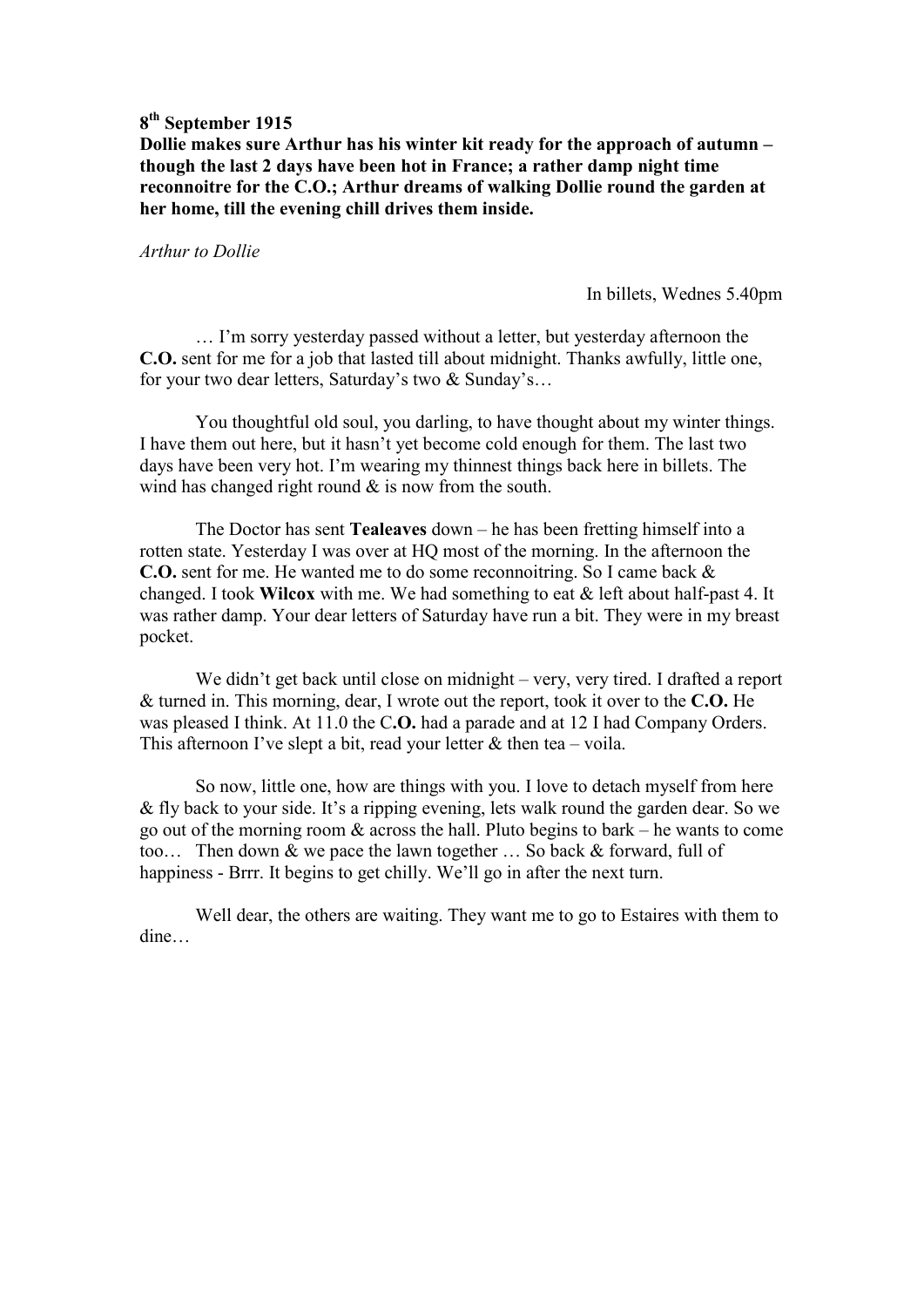**A short note from Arthur before he sets off on a morning march; last night's dinner with fellow officers was a pleasant occasion – although it reminded him of happier evenings spent in Etaples – before their friends were killed at Neuve Chappell.** 

*Arthur to Dollie* 

Thurs 9am

… Good-morning … It's a wonderful day to-day but looks like being very hot & I've a long tramp this morning.

 Last night we had quite a pleasant dinner at the common table of the Hotel de Ville. It reminded me awfully of our meals at Etaples – only last night there were only 5 of us. **Wilcox, Lewis, myself, Rice & Ainsworth**.

Well there's all the news dear. I pray for the day when I shall see you again. Remember me to **your mother**, please dear. So au revoir…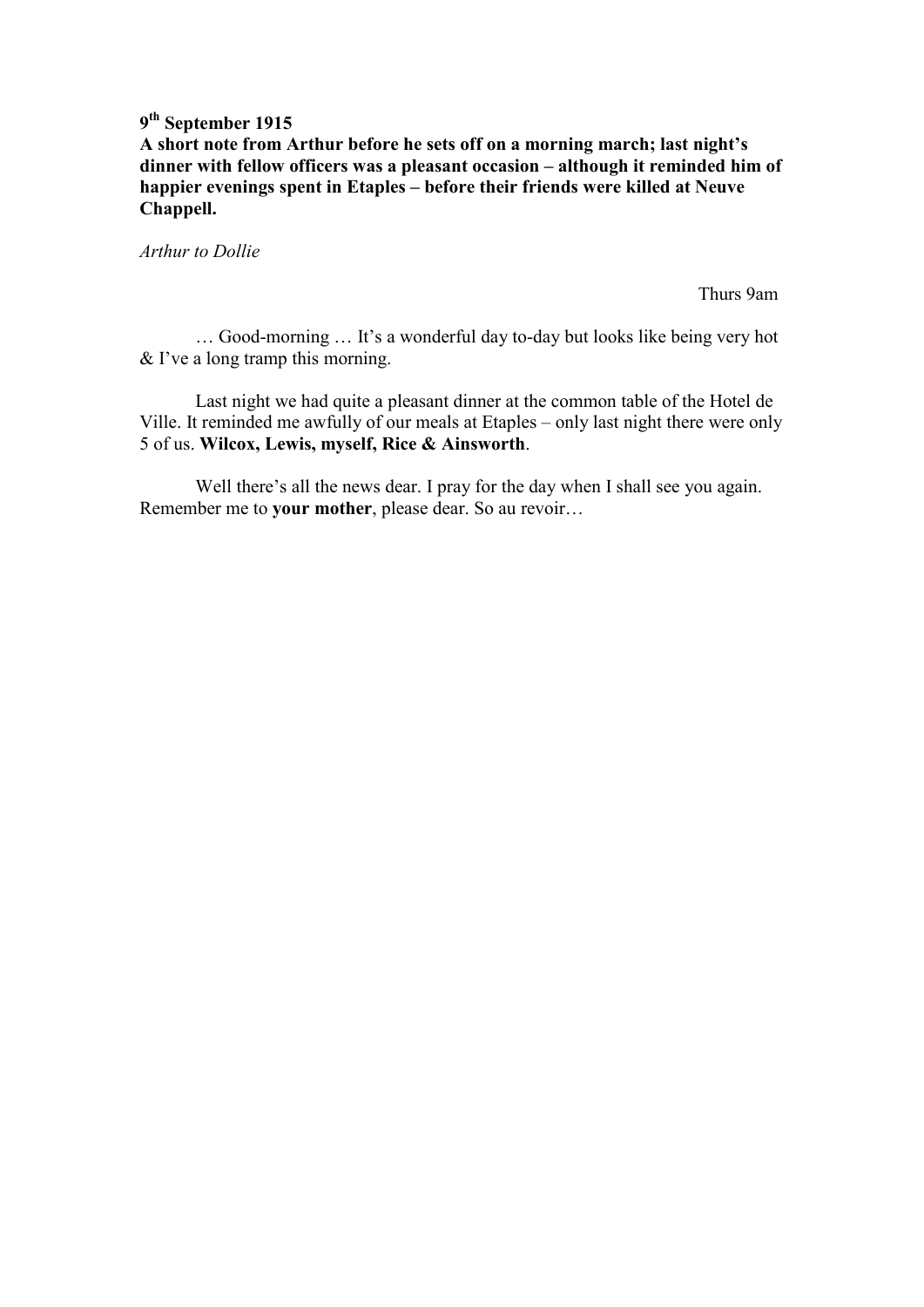**Arthur is exhausted after the previous day's long trek in the heat and today promises to be another blazing day; a description of the surrounding countryside, with the farmers busy gathering the harvest in plain view of the Germans on Aubers Ridge; Arthur remembers the previous year, off Gibraltar, and how hopeful he was then that Dollie would join him in Malta.** 

#### *Arthur to Dollie*

In billets, Friday 8.10am

 … Good-morning … Thanks awfully, dear heart, for your letter of Monday. I found it waiting for me when I got in yesterday evening.

I was very hot  $\&$  rather tired last night – it had been a blazing day  $\&$  we were on the trek from 11 till nearly 6 & reckon we covered a good 15 miles – for we were walking fast most of the time. So I turned in immediately after dinner  $\&$  slept the sleep of the just. To-day we parade at a quarter past 9. So I am anxious to finish this letter – as we haven't had brekker yet.

 8.30 and exit brekker – it's another blazing day to-day. I wish we were together dear one, to spend these days with each other. The country that's so miserable in winter is looking fine. The trees have already begun to turn, the crops are in – they were reaped within 2 miles of the line  $\&$  in clear view of the enemy on Aubers ridge…

 It seems so strange to think of this time last year – we were on the Nevasa, down by Gib way. Miserable then too for I was miles from you & it seemed too good to be true that you should ever come out to Malta. But you did, God bless you…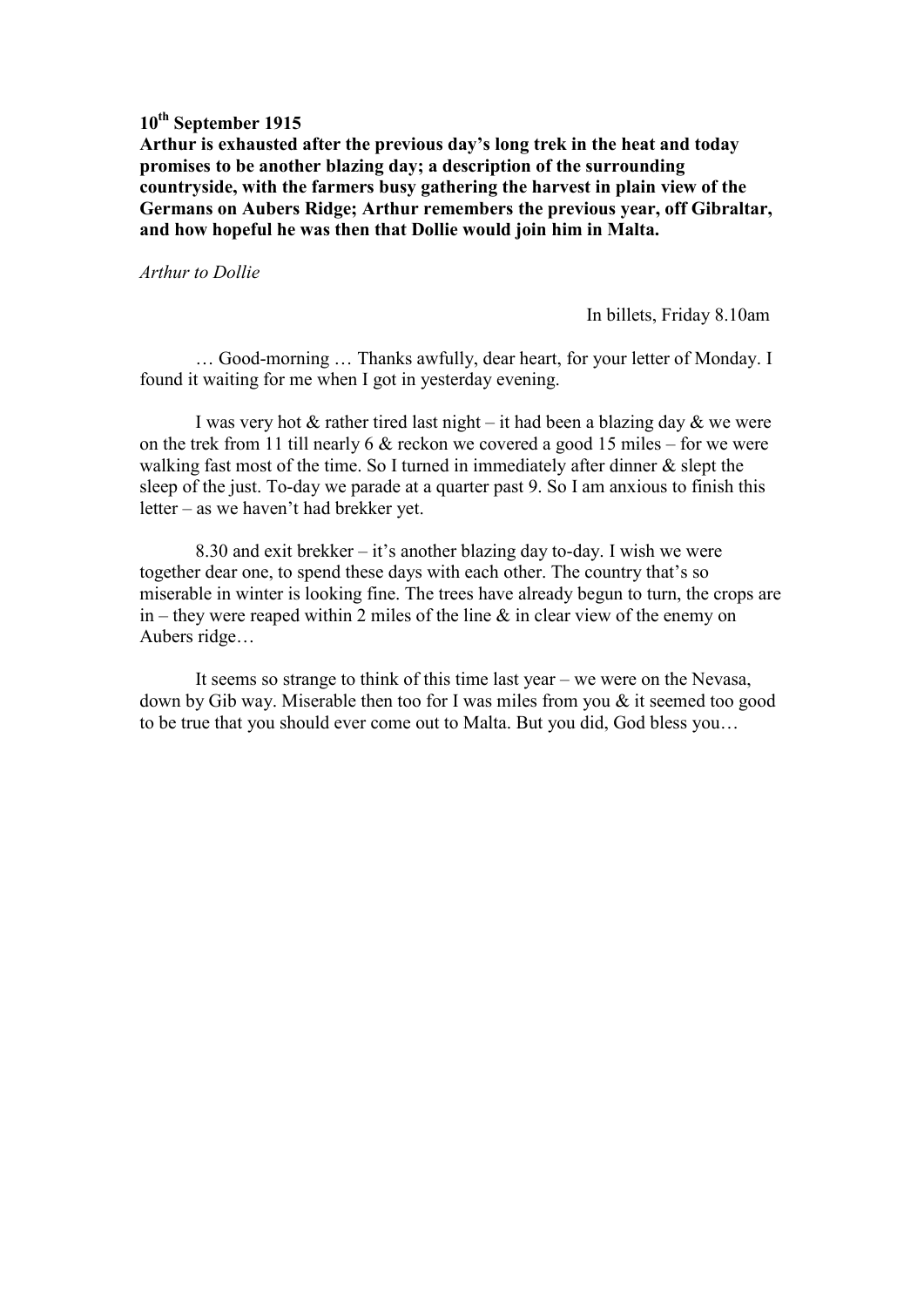**Arthur is worried that his regular letters are not getting through to Dollie; a meeting with a Chaplain from Downside [Dom Raymund Webster]; shopping and dinner again in Estaires; the glorious weather is making Arthur wish he and Dollie could share the days together; talk of a speedy end to the war; training replacement troops is keeping Arthur busy – the battalion is very under strength.** 

*Arthur to Dollie* 

In billets, Satur. morn 8.45

…I was so pleased to get your dear letter of Tuesday yesterday afternoon – but I'm very upset that you hav'n't had news of me, dear, for so long. I cannot understand it – for whatever I've been doing, I've always tried to get at least a short note off. Please God, by now at any rate, you'll have had my news.

 Yesterday morning we all were on parade from about 9.15 – had to march out to a place & got back about one. In the afternoon we paraded again 2.15 till about a quarter to 4. Then we, the officers of No2 Coy, went into Estaires – had a group taken. I hope it will be good.

 After that, tea. At tea I met a priest from Downside, **Dom Raymund Webster**, a very decent fellow. He's chaplain to the Brigade of K's that relieved us at Lonely Post. We had quite a lot to talk over. After tea we wandered around, dear; I bought some coloured pencils & we bought some papers. We had dinner again at the Hotel de Ville & had a room to ourselves – quite a good meal  $-3$  francs. I left about 9 with **Lewis** – the others followed on.

**Ainsworth** is off on a 4-day machine gun course. The weather is glorious again but a bit cooler, I think to-day. The breeze from the S. E. has increased a bit. I hate these days when I am away from your side, little one. It seems such a loss – every moment in your dear company is a heaven in itself, dear sweetheart.

 People are getting more confident of a fairly speedy ending to the war DV. But these Huns know their devilish trade well.

 I've another fairly busy morning in front of me. There is always a lot to do, training half a battalion – though it's rather a young one. Our numbers are still on the wane, one way & another. I've about 73 fighting men left in my half-battalion. The large majority of those are under 20. There are only 21 left of the old G Company, 120 strong in Malta. It seems difficult to realise why they keep us here. There are always complications &c in reliefs, for example.

Well, little one, I think that is all. Please remember me to all...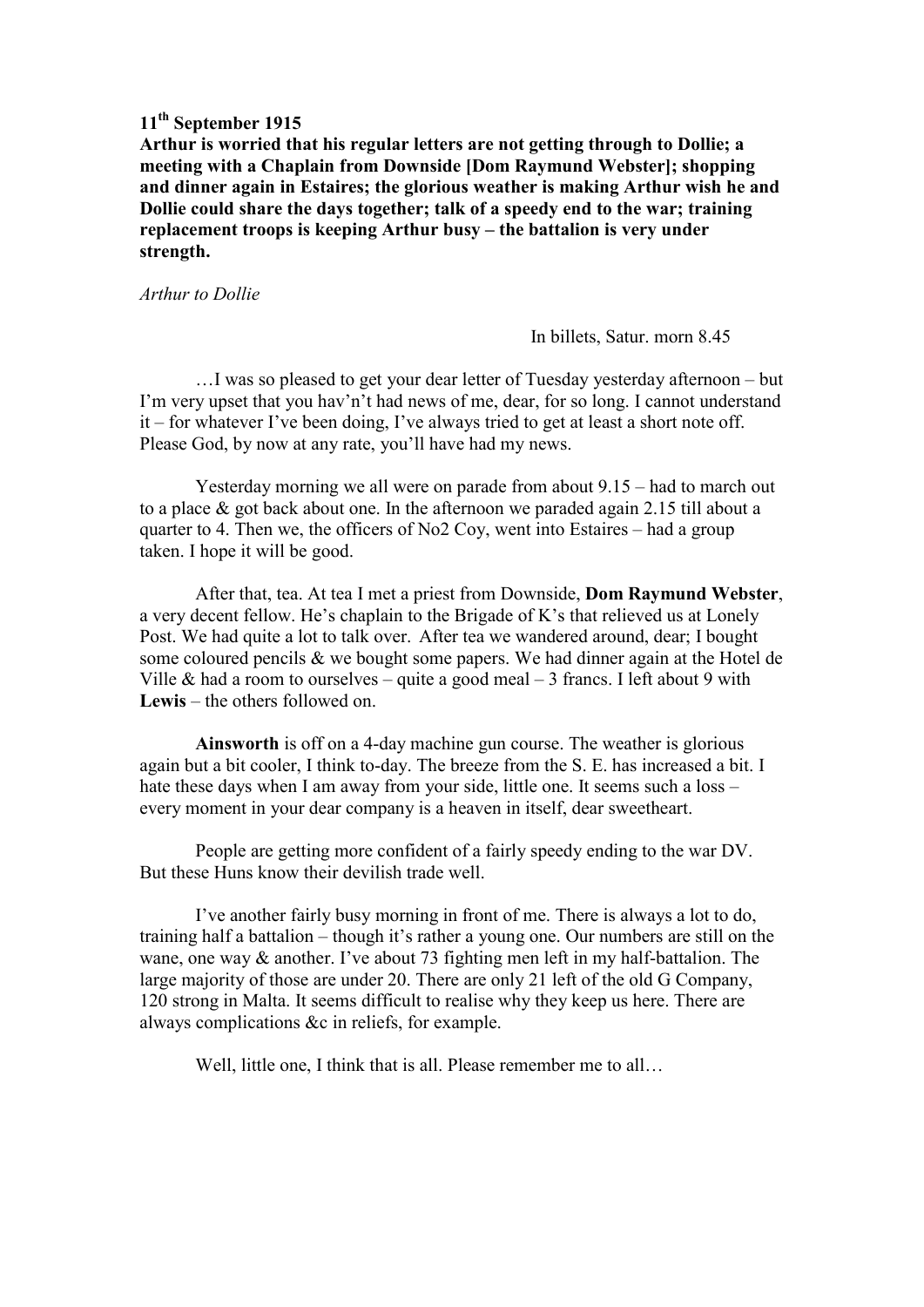| NOTHING Is to be written on this side except the                                                                   |
|--------------------------------------------------------------------------------------------------------------------|
| date and signature of the sender. Sentences not                                                                    |
| required may be erased. If anything also is added                                                                  |
| the post card will be destroyed.                                                                                   |
| Lum quite well.                                                                                                    |
|                                                                                                                    |
| I have been admitted into home tal                                                                                 |
| (sick and an going on will                                                                                         |
|                                                                                                                    |
| I am being sent down to the base.                                                                                  |
|                                                                                                                    |
| $\label{eq:1} There are second word your \left\{ \begin{array}{l} letter\ data\ \\ let or \ \end{array} \right. .$ |
| Letter follows at first opportunity.                                                                               |
| I have received an letter from 500-                                                                                |
|                                                                                                                    |
| Chately.<br>I for a fong temp.                                                                                     |
| Clerthur<br>Signature                                                                                              |
| only.                                                                                                              |
|                                                                                                                    |
| Date 1                                                                                                             |
|                                                                                                                    |
| [Postage must be prepaid on any letter or post card<br>addressed to the sender of this card                        |
|                                                                                                                    |
| (2332) WiW433-121 1,500m 422 M.H.Co. Left                                                                          |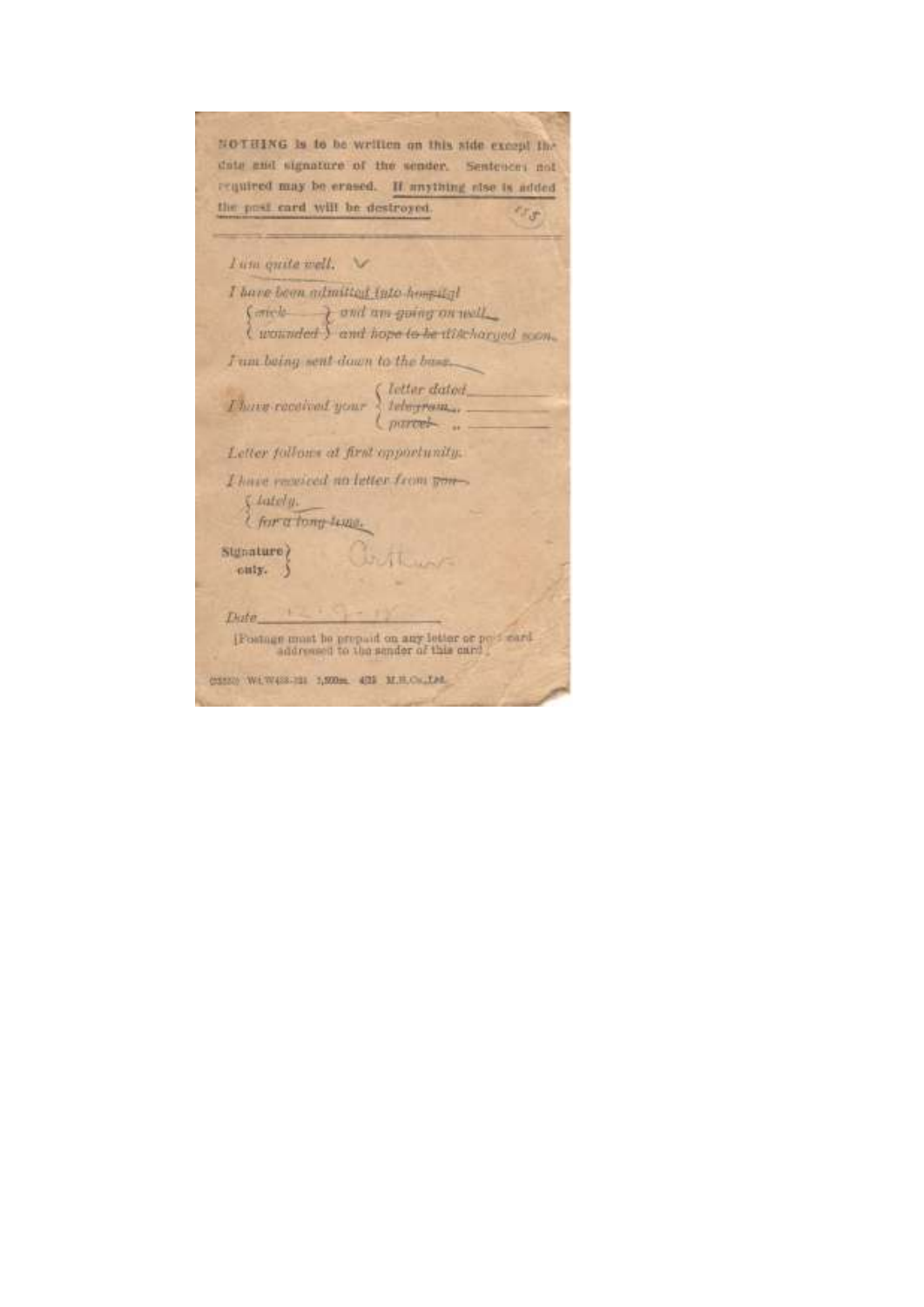**Arthur is back in the trenches once more – hopefully for only 4 days – as he is in command of a rotten stretch known as the "Ducks Bill"; relief that the Zepplins have left Hampstead untouched; the papers from home have not been getting through recently, but thankfully have started to arrive once more; the cross for friend Harry Pulman's grave has been found again.**

#### *Arthur to Dollie*

In a trench, Monday 4.45pm

 … You see we are up again but this time I hope for 4 days only. We came up last night. But first of all, dear, I want to thank you for your dear letters. I have Wednesday's, Thursday's & Friday's – also for the "Illustrated London News".

 Let me give you my news, dear, such as it is. On Saturday the photo-man came out and took various groups. I hope they'll be a success – one of the Company, another of us, Company Officers, another of the survivors of the Malta mess. In the evening I went into La Gorgue to Confession: felt so happy. I seem to be nearer to you, dear, day by day. God bless you.

Sunday was another glorious day. In the morning I went to Mass  $\&$ Communion at half-past 7. After breakfast, went round to HQ to discuss reliefs. Finally it was decided that **Sammy** & I should ride on in the morning to see the line and take over. So we left about 11. It was hot. We got up here all right & made the usual arrangements. The Battalion arrived about 9.30.

 We relived the 2/2 Gurkhas. Both of our Companies are "up", **Sammy** on the right, I on the left, I for my sins having a rotten bit called the "Ducks Bill" between Neuve Chapelle & Lonely Post. This morning & this afternoon we've been working. At present our guns are splaying H.E. on to their front line – otherwise a beautiful day. **Bailey, Rice & Lewis** are up this time.

 Thank God, dear, the Zeps left Hampstead alone. Somehow I wasn't worried for I felt all was all right. Please Heaven, He will look after you too in the future. I have written to **Mrs Wines**, dear. Poor woman, I can understand how you must have felt. [**Private George William Wines** (31) d. 1/9/1915; husband of Jennie Wines].

 … About papers, sweetheart, I hadn't received them from home for about 3 weeks. So I thought that they had been stopped. However, this week, they've turned up. I'm glad, for they're very pleasing…

 I'm doing the photos for you, dear. Incidentally you spoke of a rumour prevalent in England. As far as one can see, dear, that rumour is most likely true. We have all received special warning not to broach this subject, especially in letters – one has to be extraordinarily careful. Still we're not all fools.

 I am glad, dear heart, to be able to reassure you. Our gallant HQ Staff have found **Harry's** cross again. I am glad, for though the **C.O**. took all responsibility for it via **Algy**, yet I hated to think of it being mislaid.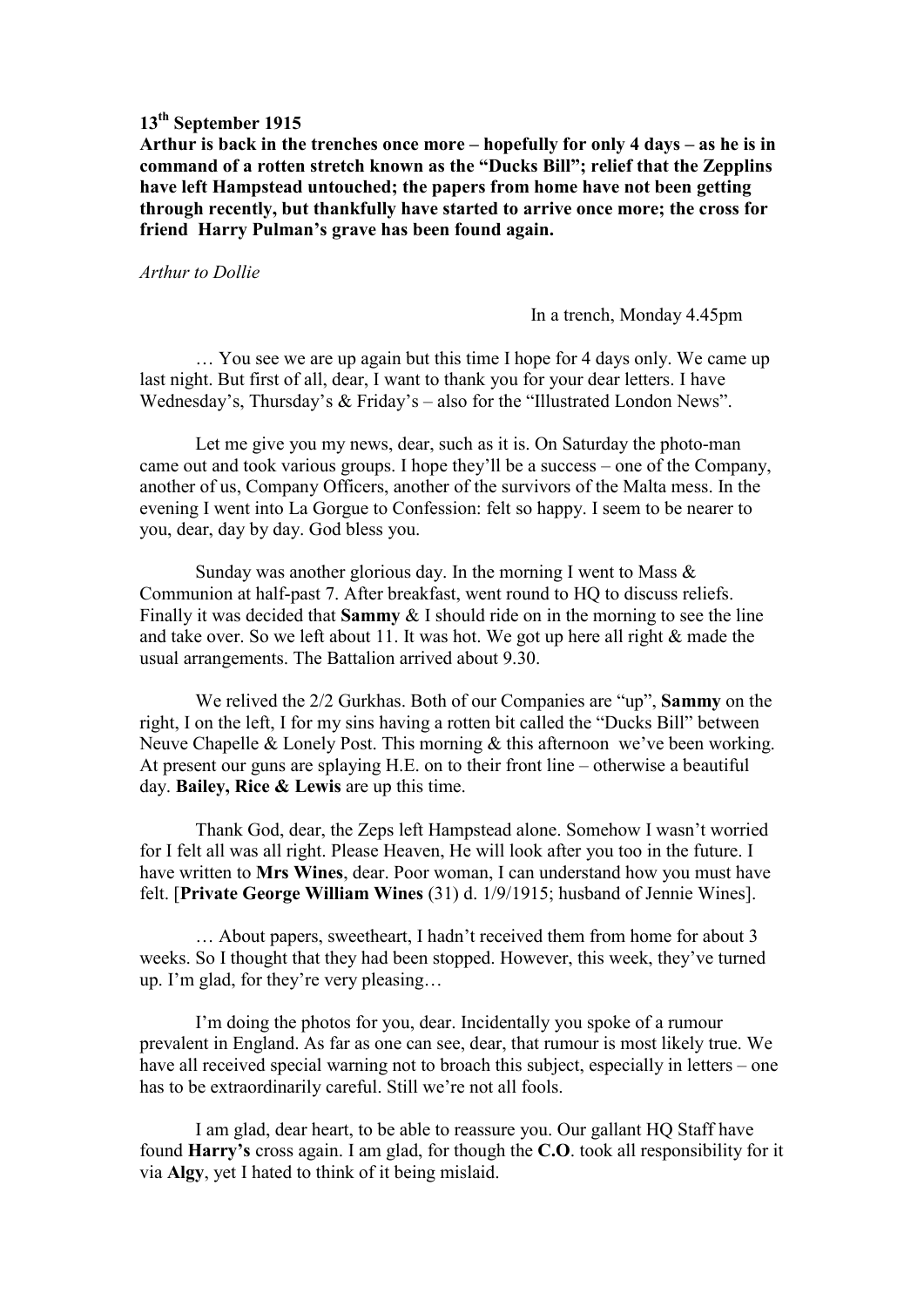NOTHING is to be written on this side except the date and signature of the sender. Sentences not required may be crased. If anything else is added the post card will be destroyed.

| I am quite well.                                                                                                              |  |
|-------------------------------------------------------------------------------------------------------------------------------|--|
| I have been udmitted vala hospital-<br>{ wet } and am going on well.<br>{ wounded } and hope to be discharged soon,           |  |
| I am being ourt down to the base.                                                                                             |  |
| $I \text{ have received your } \left\{ \begin{array}{l} letter\ datad \\ tetogram\  \\ new\end{array} \right.$                |  |
| Letter follows at first opportunity.                                                                                          |  |
| I have received no inter-from you<br>S lately,<br>I for a tong time,                                                          |  |
| $\frac{\text{Blg}\text{matter}}{\text{early}}$ and                                                                            |  |
| $4 - 9 - 15$<br><b>Evste</b><br>[Fostage must be propoid on any letter or post sard<br>addrassed to the aumbir of this card.] |  |
| (8133) - W1, W 317//H - 000m, 7/15 5, 8 H, Ltd.                                                                               |  |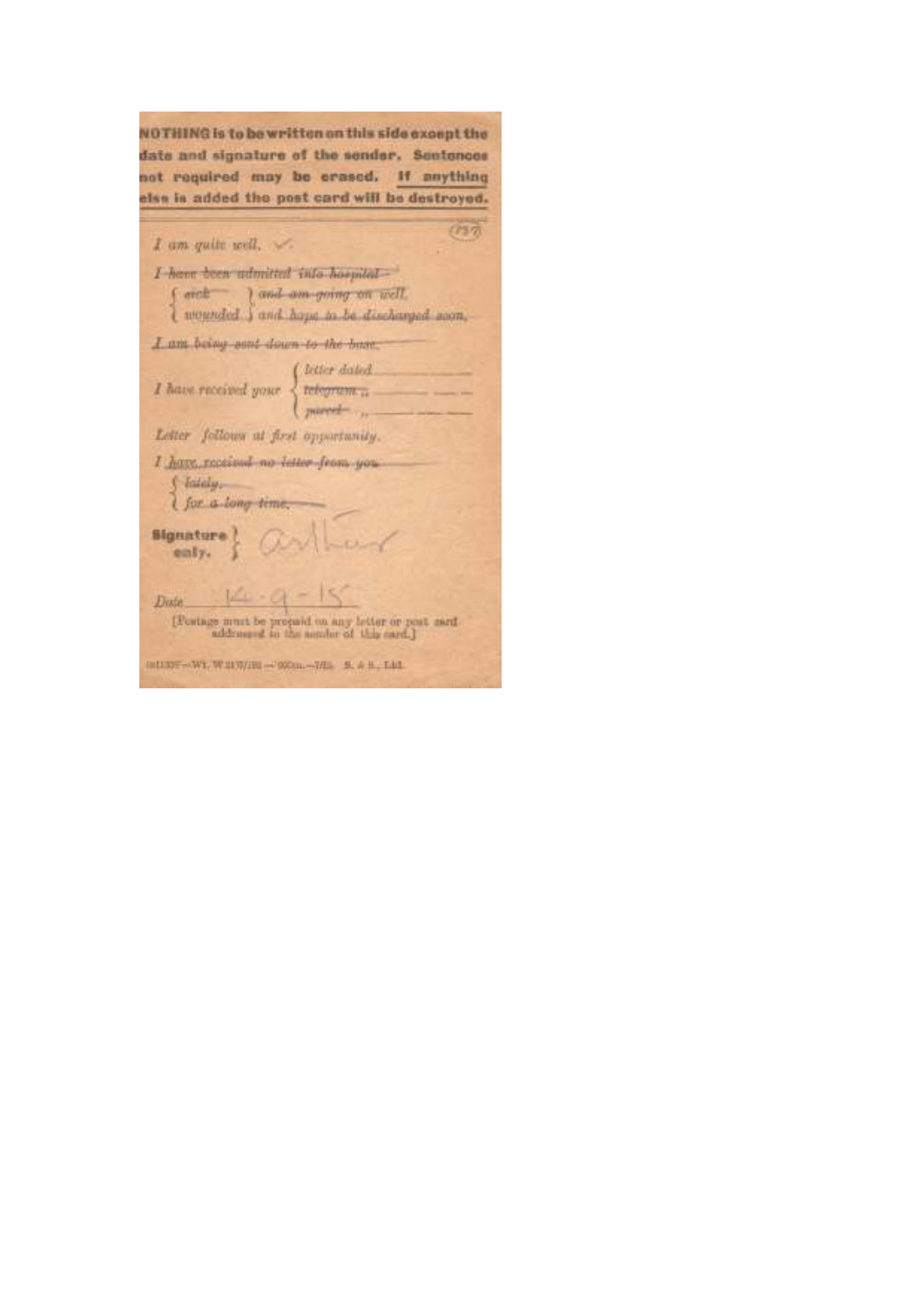**Arthur apologises yet again for not having written – he is so busy organising his rotten section of new trench up at "Ducks Bill"; letters from home – from the Mater, Pater and brother Edgar; successful results with the recent photographs; friend Harry's grave is now registered with the Division so the site will be maintained; more night work but they hope to be relived tomorrow.** 

#### *Arthur to Dollie*

In a trench, Wed day 5.45pm

 $\ldots$  I've four dear letters to thank you for  $-2$  of Saturday, Sundays & Mondays. God bless you; they are so welcome, & cheer me up awfully. I was awfully sorry, dear, I couldn't get you a letter off yesterday. I was on the go from about 7 in the morning.

There was a lot to do. I've a pretty rotten bit of line & we are working on it continuously, day and night. There is a very pleasing rumour that we are to be relieved to-morrow night. Meanwhile we are up all night  $\&$  most of the day – sleep is a bit in the shadowy land.

 Yesterday the weather wasn't quite so fine. Today DG. has been very sunny. If it wasn't for a certain amount of artillery activity, life would be dull. The photos you sent are good. I am very bucked about them. The proofs of the photos we had taken at Estaires have turned up. They ar'n't at all bad.

 No dear I hav'n't heard from John. Both the **Mater & Pater** have written: & yesterday I had a letter from **Edgar** [Agius] I have spoken to **Beresford** again about **Harry's** cross. He is going to see about it. He has also had it registered by the Division – which means that they mark it with a substantial cross & maintain it. So now there can be no question of it's being overgrown through our inability to get to it. Besides which, little one, as I've told you, it has been enclosed with wood battens.

 To-night more work. It's a bit difficult for the nights are so dark. You see, dear, the time passes. Life out here is much the same. Its just  $6.30$  – time to stand to  $\&$ for the post so I must rush. I've been rather interrupted…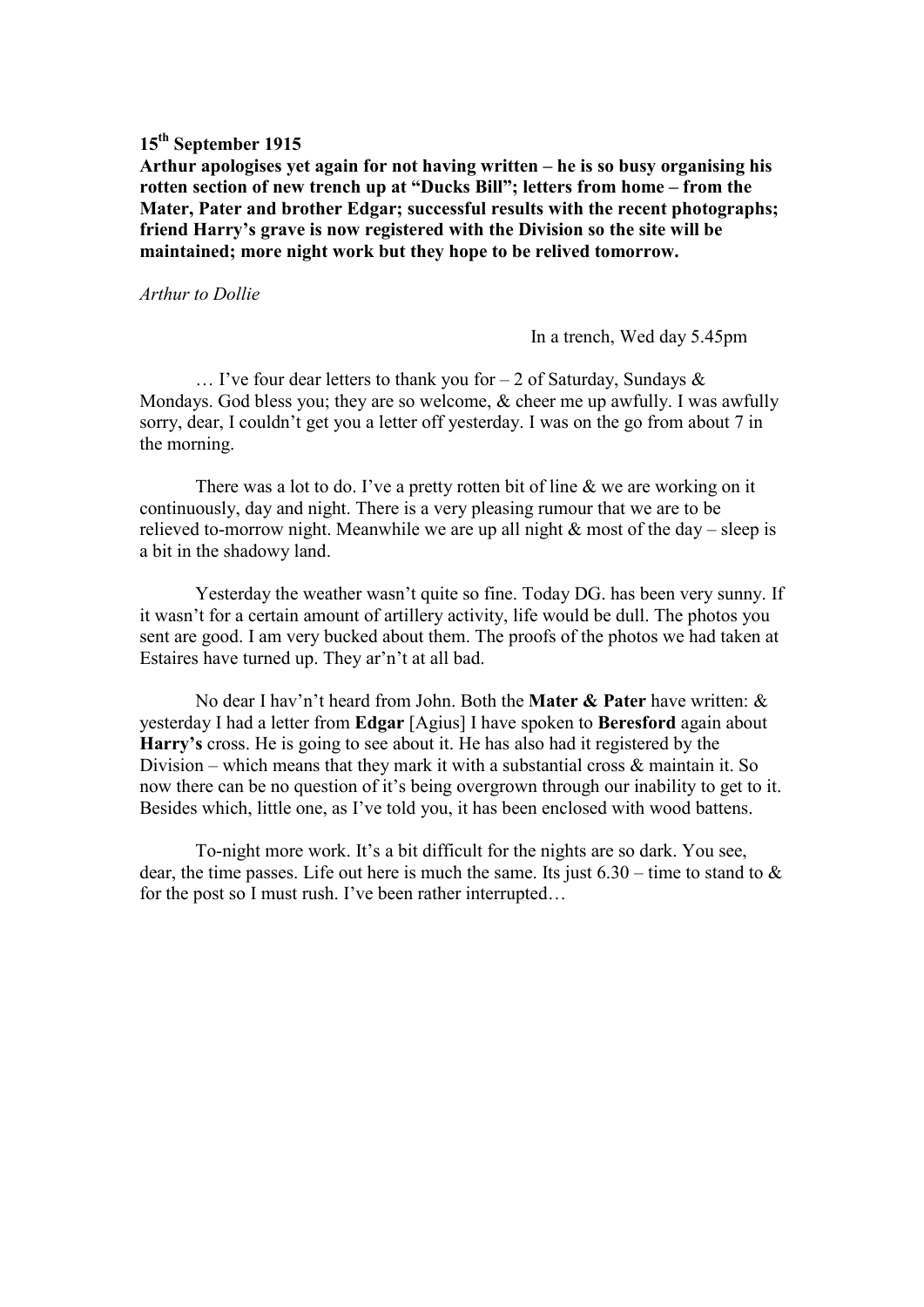**Arthur is in a pensive mood; a quiet time of it in the trenches; he notices the nights lengthening as autumn progresses and imagines being back home with Dollie; brother Tancred's ordination at Downside; a note from brother Joe.** 

*Arthur to Dollie* 

In my dug-out, Thurs. even. 5.45pm

 To-day I wasn't privileged to get a letter from you, but as I had 3 from you yesterday, I can scarcely complain, can I, dear! Thank God I'm still very fit & well; we bit fat perhaps – but there you are…

The last 24 hours has passed without note – work all night  $&$  half the day – Huns pretty quiet – occasional shell in the day time – otherwise nothing DG. Yesterday evening out gunners set fire to two houses behind the German lines opposite us. It was rather a ripping sight as darkness drew on.

The nights are getting very long now. We "stand to" at half-past  $6-$  and again in the morning at 4. Luckily these last few nights, last night in point of fact, the new moon put in an appearance.

 Well, little one, how goes life with you? I live with you in every moment of our life. Sweet heart mine – my comforter. I yearn for the day when I shall be at your side again. May it come soon DV. But it can never come soon enough.

I've just written a short note to **Ambrose** [Tancred Agius] for the  $19<sup>th</sup>$  & wished him our good wishes. I had just a short note from **Joe** [Agius] from the office. I wonder what you're doing now dear. Have you started fires again yet? I love to imagine you and picture myself at your side…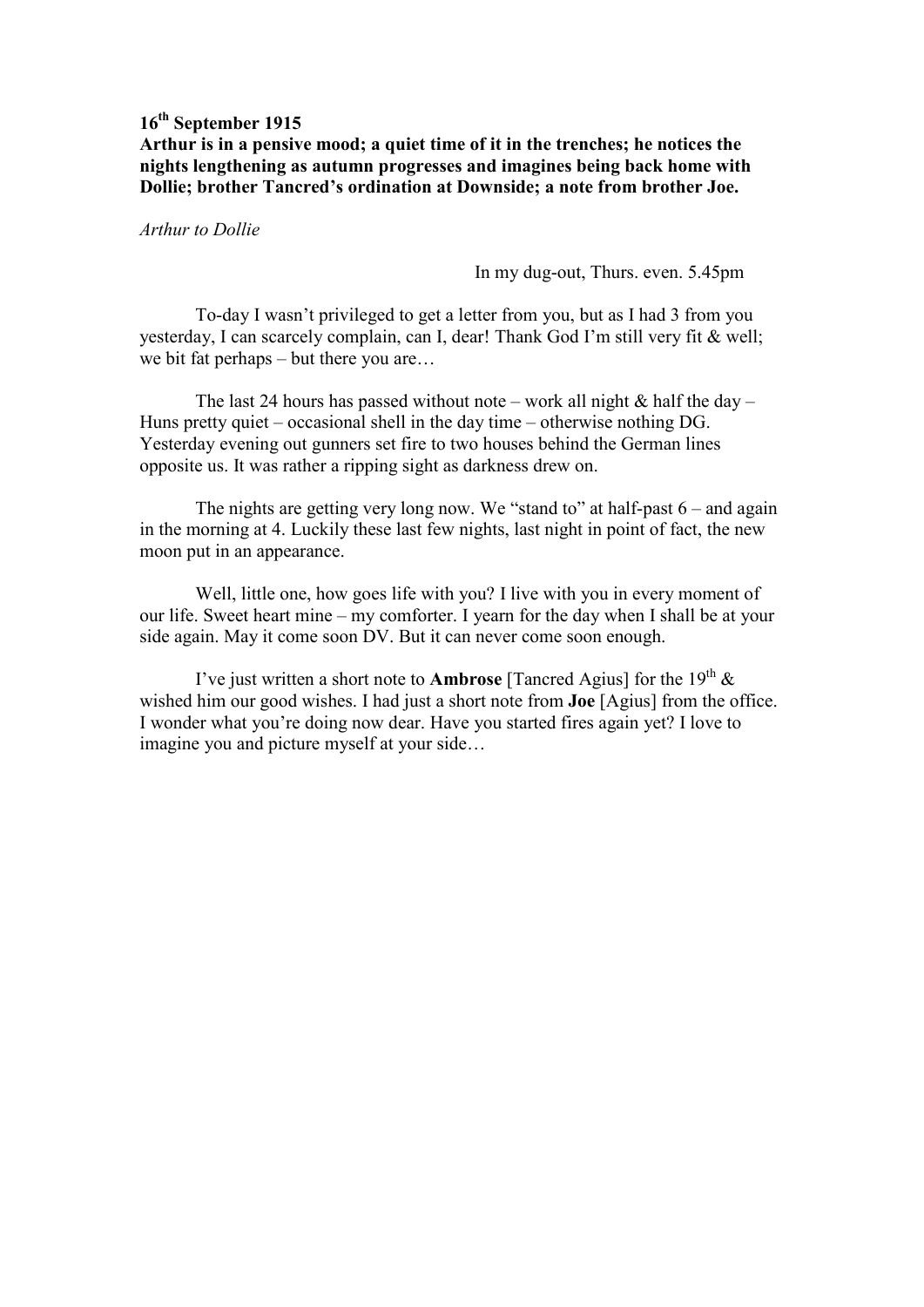**The nighttime working parties are keeping Arthur and his men busy; a fatality amongst the Garhwals but thankfully an otherwise a quiet night; hopes that the relief will arrive tomorrow - but Arthur expects to be back in the trenches again fairly soon.** 

*Arthur to Dollie* 

In the trenches, Friday 5.50pm

 … Many, many thanks for two letters, Tuesdays & Wednesday's. I am glad to hear you went down to **Rosa's** [Pulman]. I hoped the weather kept fine & that you had a good time.

 The last 24 hours have been much the same dear. We were very busy indeed last night – lots of working parties. The Garhwals had a man killed – shot through the head. The night was pretty quiet otherwise. To-day started very dull, but it has been a glorious afternoon. I've been rather sleepy. I was on the go all last night & had only about 3 hours sleep this morning. Since then I've been busy again, & so on to-night.

 To-morrow DV we are able to be relieved but I don't think we shall be out long. I'd give anything for leave! I want to be at your side again, dear, sweet heart mine. Remember me to your **Mater** please dear. I've such a pile of letters to write. Heaven knows when they're to be done…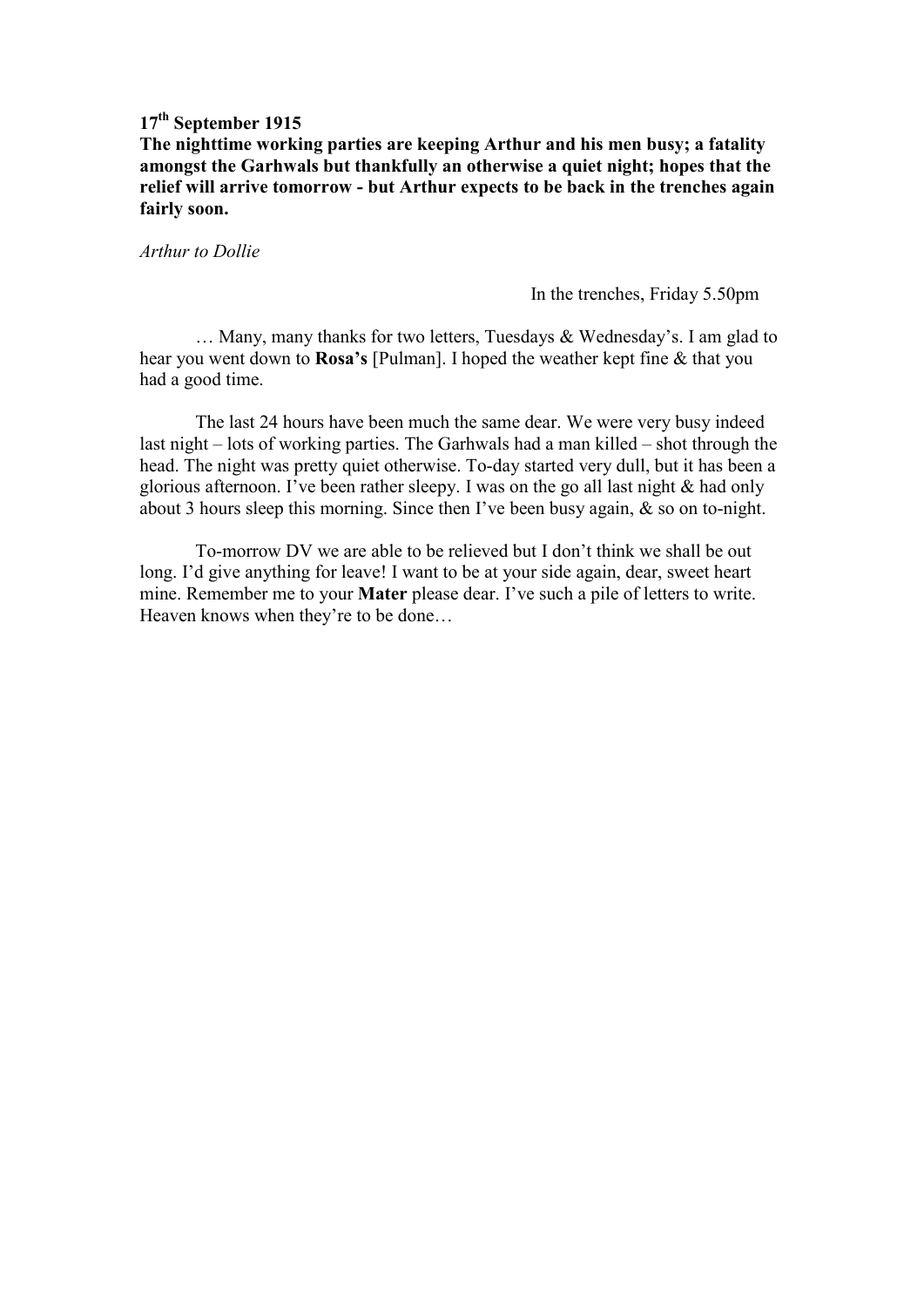### **18th September 1915 Preparations for the move out of the trenches; a busy working night and a gloriously hot day; a gruesome reminder of Neuve Chapelle; German air activity; thoughts of a "normal" Saturday, back home with Dollie.**

*Arthur to Dollie* 

In my dug-out, Satur. am. 11.30

 … In the ordinary course of events we go out to-night, back to our last billets. So I'm writing now, little one; for this afternoon there is a deal to do, and I'm sending my things on ahead.

 It is another glorious day, though there are clouds about & very hot. Last night it was quite quiet comparatively – a ripping night. There was a moon until about halfpast ten. As usual we were busy working. I turned in about midnight, feeling awfully sleepy. This morning, dear, brekker about half-past 8. Since when I've been on the prowl. This place is full of dead; mostly from Neuve Chapelle; so you can imagine their condition.

 The German aeroplanes were more active to-day. They've had rather a rough time of it; 2 or 3 have been brought down near here. So they've been very chary of shewing themselves.

 I wonder what you're doing now, little one, "paying the books"? I love to picture you at home & myself by your side. Saturday to-day: I can see us planning what to do this afternoon; and having loving strife, trying to do what the other wants. Dear heart of mine, God bless you…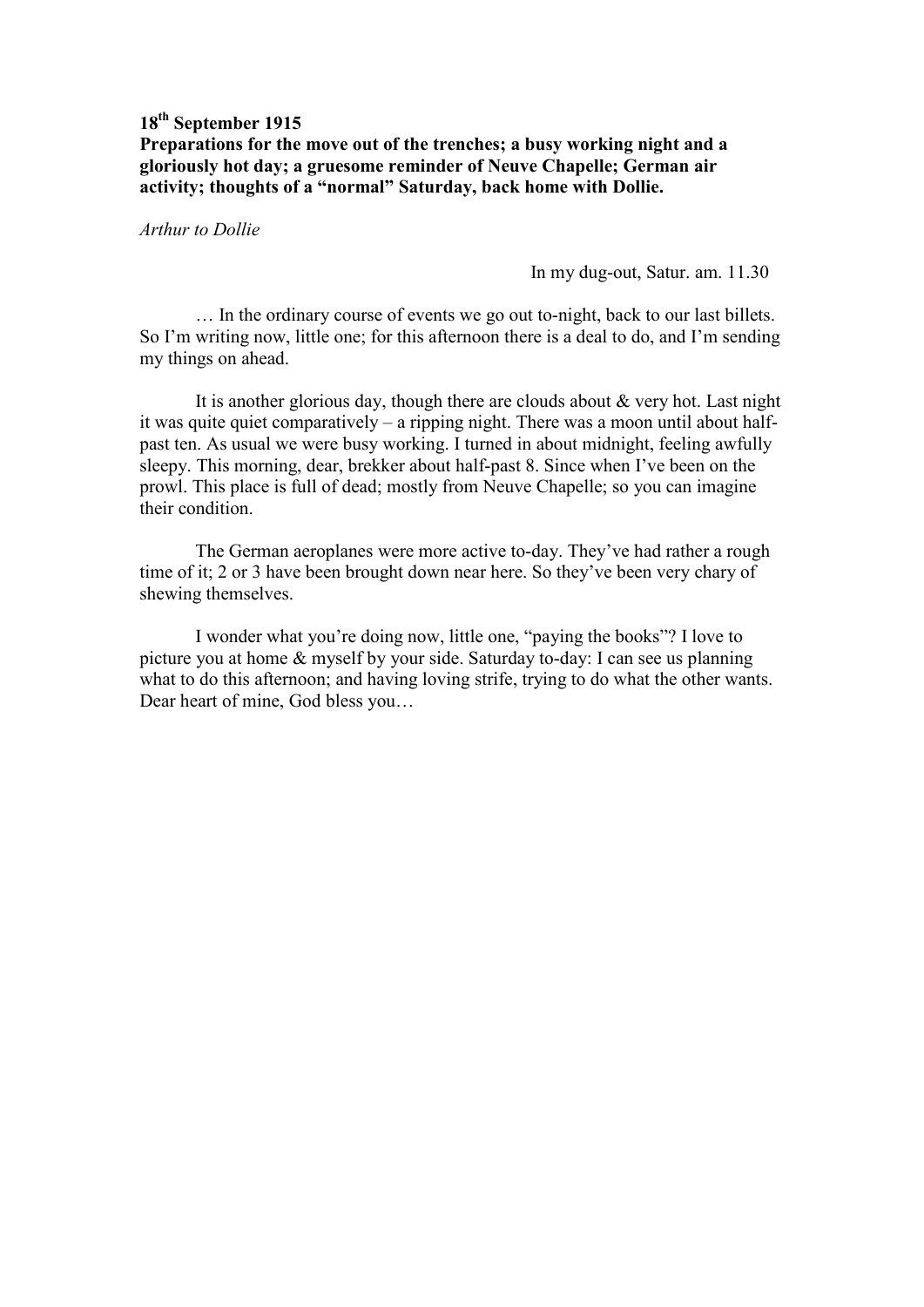**Arthur and Dollie are both feeling "dull" as the war continues to keep them apart – Arthur offers his advice and support; the Company is now back in billets and Arthur has already been to Sunday Mass in La Gorgue; Field-Marshall Lord Kitchener is in the area, inspecting the Brigade.** 

*Arthur to Dollie* 

Monday morn. 7.10

 … Thanks awfully for your letter of Thursday, dear – it came yesterday afternoon. I am sorry, little one you're feeling so dull. I'd give anything to be back with you ... I can realise all you feel, for I had a fit of depression about 10 days ago and felt absolutely "off"... Life seems awfully dull & hard to bear sometimes, dear: one has just got to stick it. We've got to bear these fits of the "blues" with a grin, though we feel like nothing on earth. And if we can't manage the grin, at any rate with a firm feeling inside that we're not going to give in to it.

Do anything dear, to try  $\&$  get things off your mind. Write  $\&$  tell me all – I understand. Don't just say when you're dull, "No I won't tell Arthur – it might worry him". Tell me all…

 Yesterday we spent settling down. Thank heaven, the weather continues glorious, but it's rather cold at night.

 In the morning I went to Mass in La Gorgue at 10. In the afternoon the **C.O.** saw us – domestic matters – than I went in for a bath, but the place was full, so we walked round & back to dinner. This morning **"K"** is inspecting the Brigade. I don't know where. We parade at 9.15 – Brekker is at 8. There are COs order at 9. I think that's all the news this morning, little one…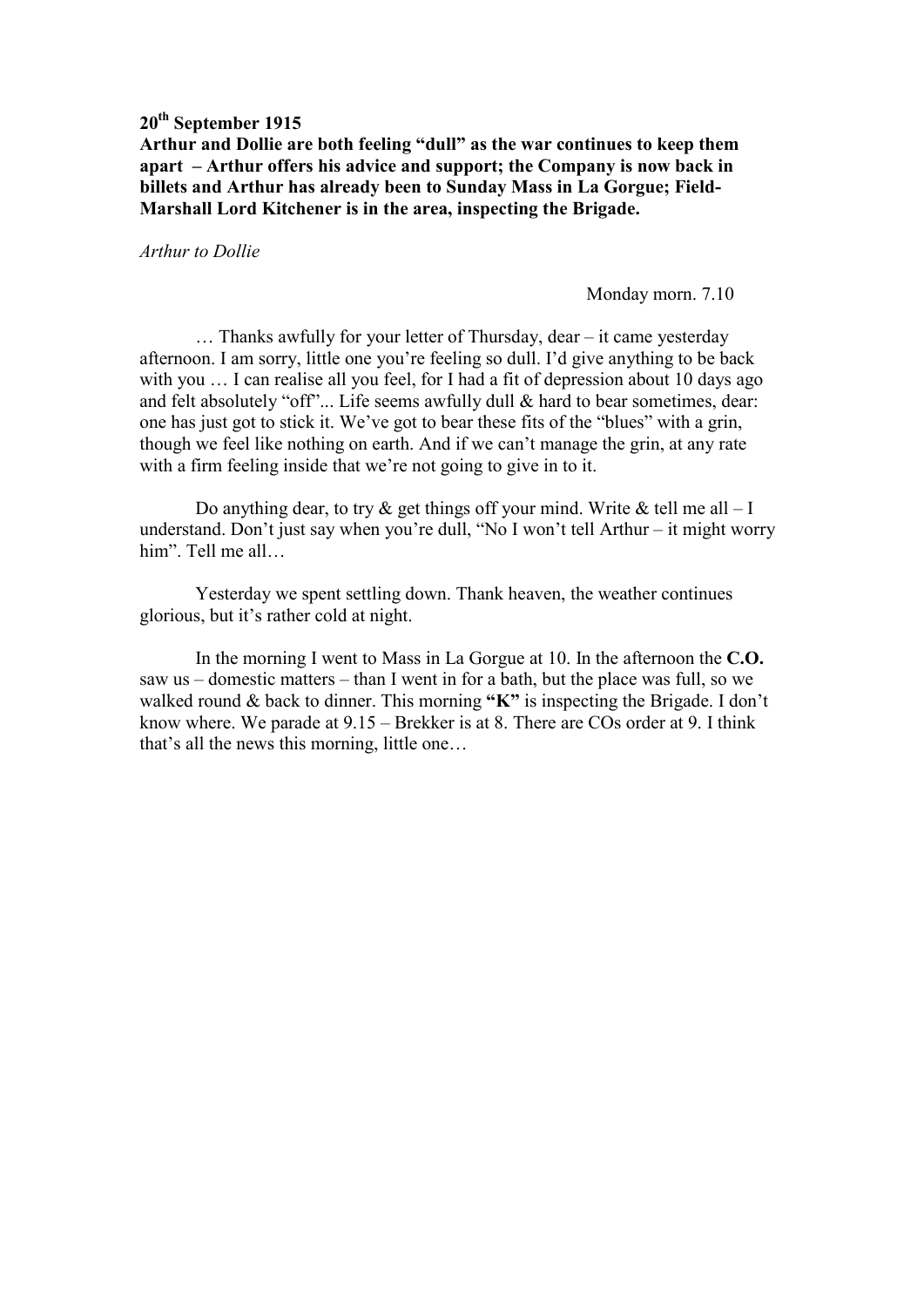## **22nd September 1915 Arthur writes from HQ; he is extremely busy but promises to write a proper letter later in the morning.**

*Arthur to Dollie* 

H.Q., 9.10am

 … You must forgive just a short note to catch the post, won't you little one. I'm pretty busy. Yesterday alas no letter for the post was held up on the Channel. I'm simply longing for news to-day.

 Thank God, I'm very fit. I do hope you are all right too, dear. If I could only be with you again. There's not much news. I'm writing a proper letter this morning after parade.

Till then, heart of mine … Au revoir …. God be with you…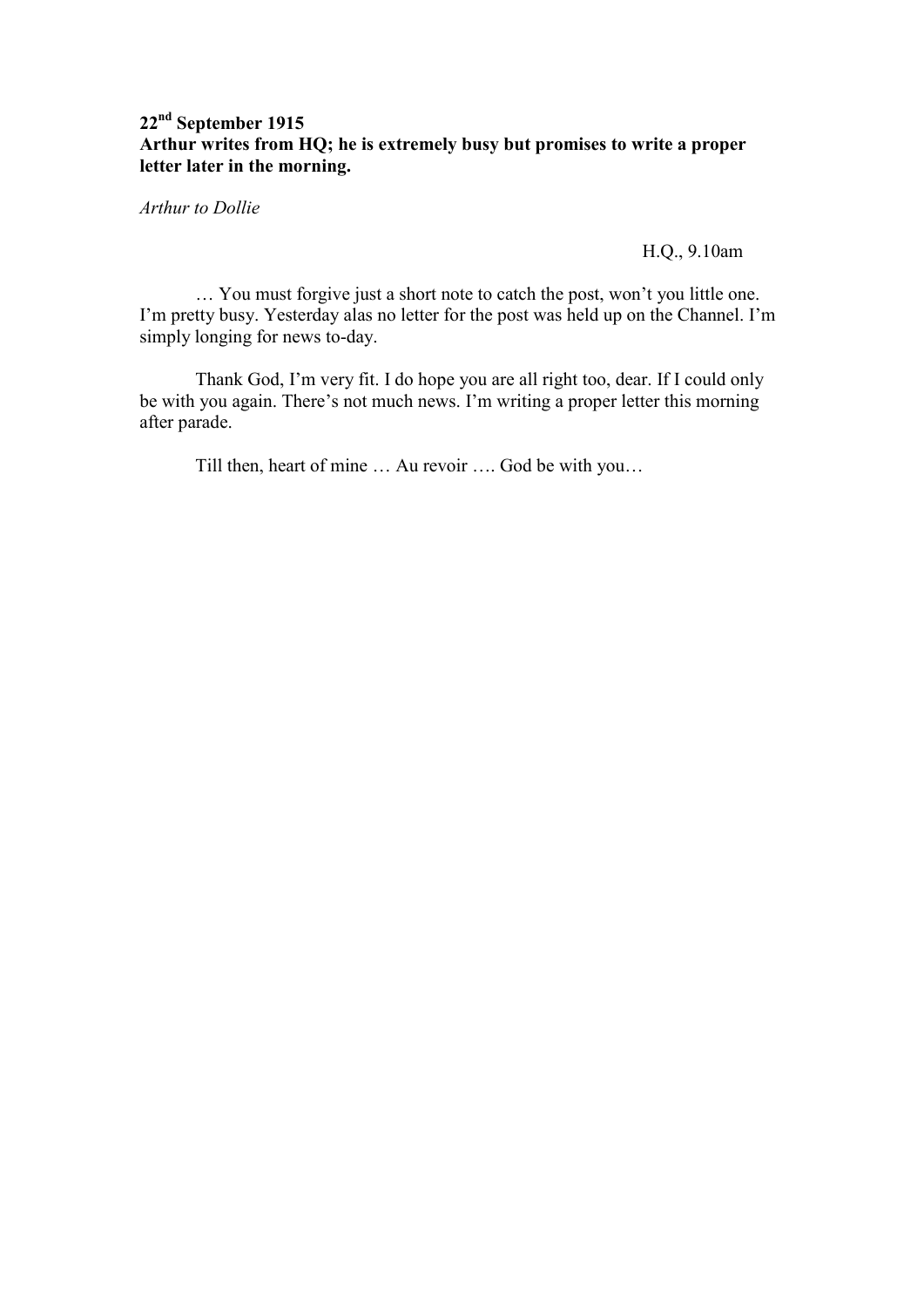### **23rd September 1915**

**Arthur is delighted at receiving three letters in one day from Dollie; dinner at Estaires; a court martial in the Company; Kitchener promises to send much needed reinforcements to the battalion – which will mean trouble at home for someone! A brief spell at the front for Arthur – with the promise of more to come; he exhorts Dollie to remember "no news is good news" for the immediate future.** 

*Arthur to Dollie:* 

In billets, Thurs. morning 8.30

 … I couldn't write as I wanted to yesterday morning. There was a courtmartial on one of my Serjeants and I had to hang about in readiness should they want me. They didn't finish till ten to one. I hurried away to lunch & was back again at ten to two: the **C.O.** wanted to see me & **Sammy**. I was so busy till tea & after tea went into La Gorgue to Confession. I'd met the padre & fixed things up.

 After Confession I came back: had to see about some kit – then dinner. I turned in almost immediately afterwards very sleepy. This morning dear I've been over to Mass & Communion at 7. Then the **Padre** took me into brekker with him et voila. So you see, little one, I'm pretty rushed.

 The mails have been very irregular lately – for two days I went without your news. Then yesterday I got 3 of your dear letters – Friday, Saturday & Sunday. I was bucked. You are a darling, dear.

I'm going to give you my news first. The weather has been  $\&$  is glorious but not very "comfortable" sort of weather for its very warm by day & equally cold at night. On Monday we were reviewed as a Brigade en masse by **"K".** We were drawn up in mass athwart a road S. of La Gorgue. Leicesters, then us, then the road: on the other side 2/3 Gurkhas, 39th Garhwals & 2/8 Gurkhas. **"K"** arrived in a magnificent car, with six more cars full of staff behind him.

 He just walked round each battalion. He was very sweet to us, complimented the **C.O.** on his battalion, said he was very glad to hear we'd done so well. He asked why our numbers were so small. The **C.O.** explained that the  $3/3^{rd}$  wouldn't send men out. **"K"** got very wrathful, turned round to one of his staff. "Do you know anything about this". The fellow said "No". Then **K** turned round to the **C.O.** & explained that he had arranged for the 3/3 to be recruited only to furnish us with men & that it was behind his back  $\&$  against his orders that those at home kept the  $3/3^{rd}$  as a complete unit! So he has ordered us 345 recruits & there'll be trouble at home for some one.

 After lunch the **C.O.** wanted to see **Sammy** & me. That evening at 5 we, Officers  $\&$  NCOs, went up to the front to do a skeleton relief – back about midnight – very tired. It was a wonderful moonlight night – but very cold. I had my horse to meet me. There was a strip of ground on the way home where it was possible to gallop. It was priceless.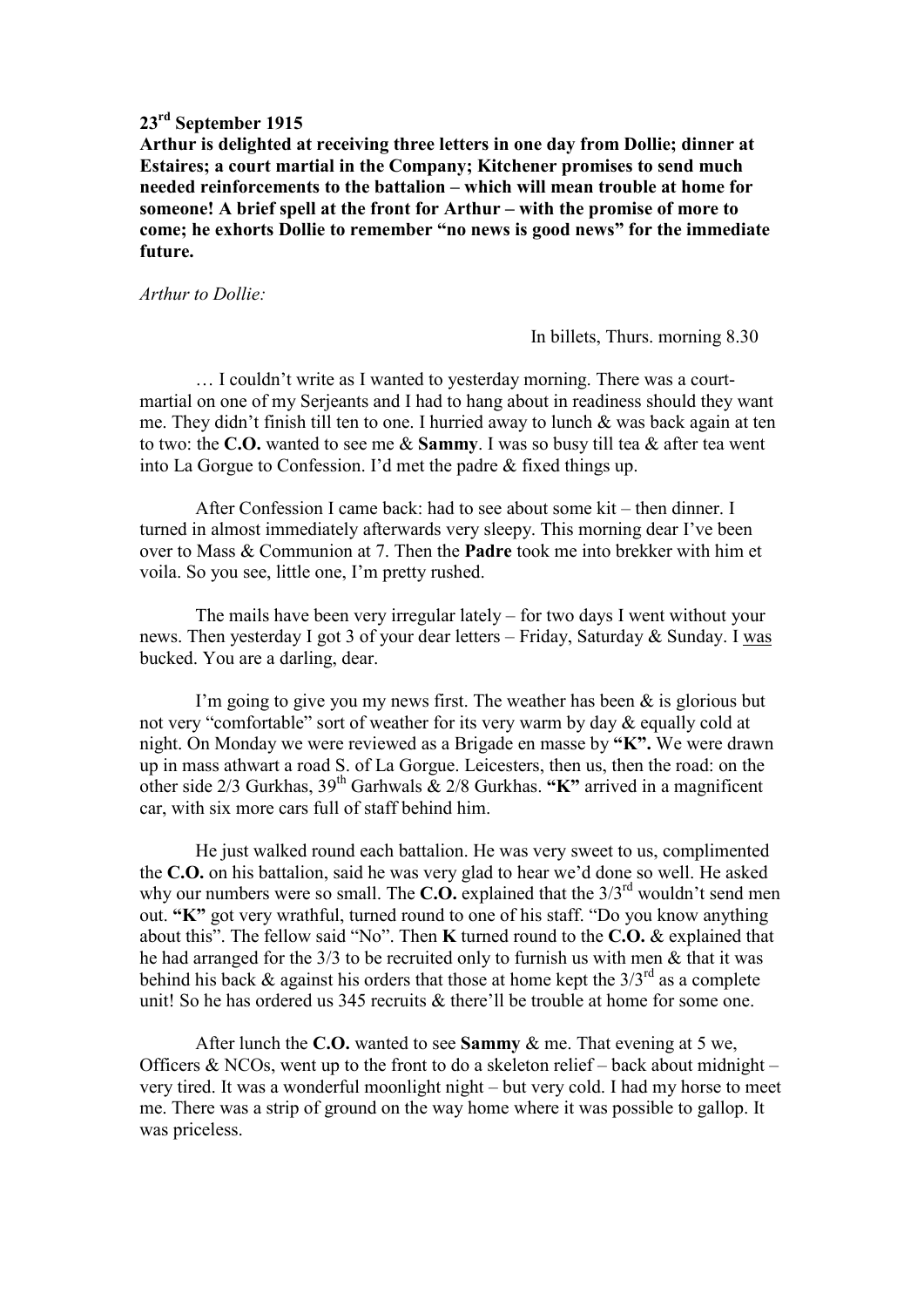On Tuesday evening we had a Company dinner at Estaires – not bad. Pleasure chiefly because we were all there. Well, little sweet heart, its 9 o'clock & I am going along to HQ. I expect to be busy again to-day. There's a chance that we may move today again. One does not know yet. The mails are likely to be irregular in the future for a bit dear. You mustn't worry, just know that I'm all right. Remember always that no news is good news. Pray hard, little lover, I pray hard for you. God be with you. I'll try & write again to-day if I can possibly...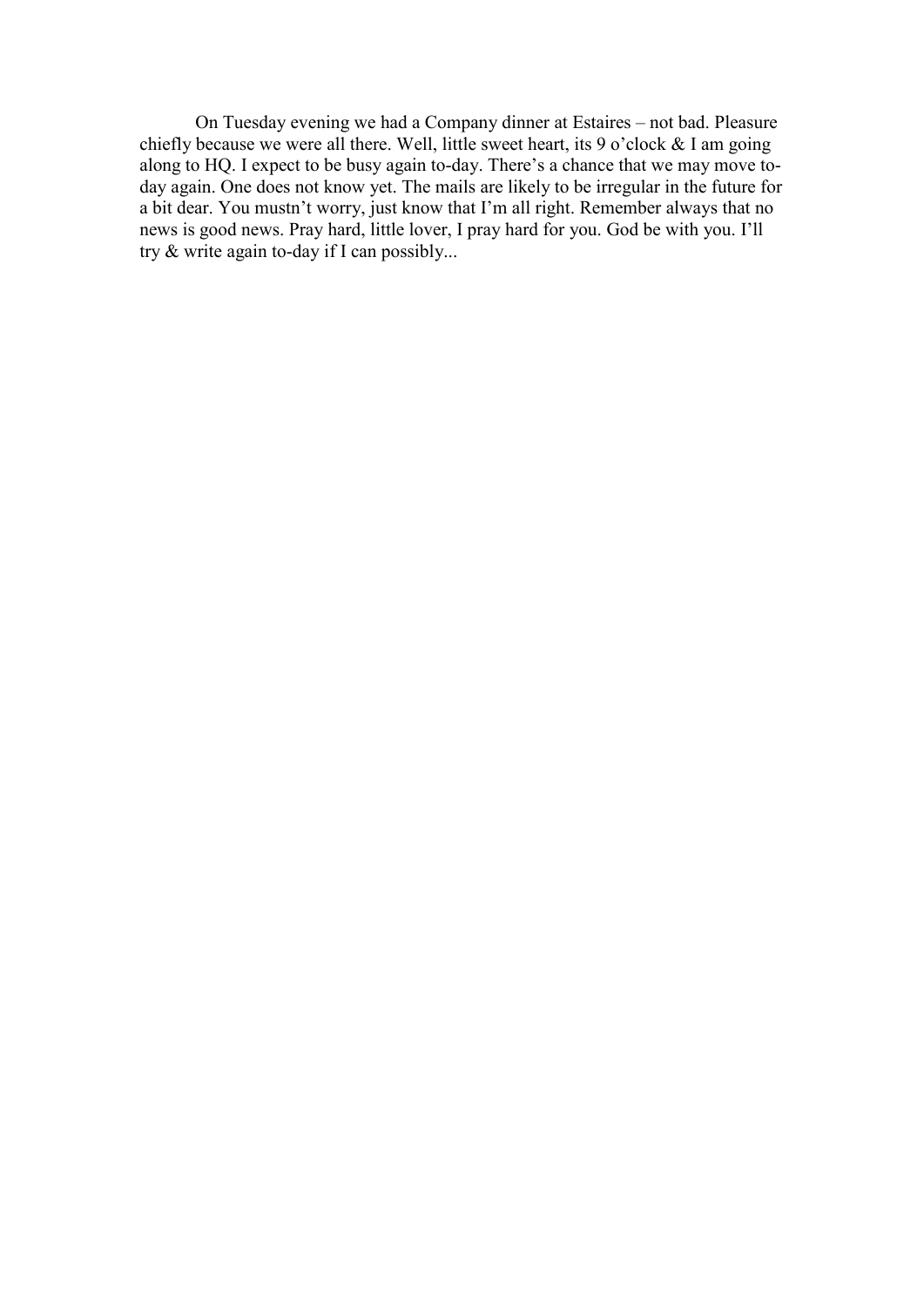### **24th September 1915 "I am writing this on my knee, sitting in a dug-out. To-morrow is to see the biggest battle of the world's history**…"

*Arthur to Dollie* 

In the Neck of the Ducks Bill, Friday night 11.50pm

 … I am writing this on my knee, sitting in a dug-out. To-morrow is to see the biggest battle of the world's history.

 The Allies in the West are going to assault the enemy. The French are putting in 60 Divisions – about 1,200,000 men & we are using the bulk of our troops. With luck by this time to-morrow the end of things will be in sight. The bombardment by guns, rifles, machine guns, bombs & grenades began four days ago. To-morrow morning DV the assault will take place, accompanied by the explosions of mines & smoke & gas. You see, we are to have a good taste of war dear. On our bit of front, just to the N. of Neuve Chapelle, the Meerut Division is to attack – the Garhwal  $\&$ Bareilly making the actual assault. We are on the right flank of the Division & though not assaulting, have a very important job…

 The Bill is only 80 yards from the Germans – about 100 from ours. We moved up last night from La Gorgue to bivouac at a rendezvous. A great storm rose that rendered the thunder of the guns dull, great fierce flashes of lightening & rain. We all got wet…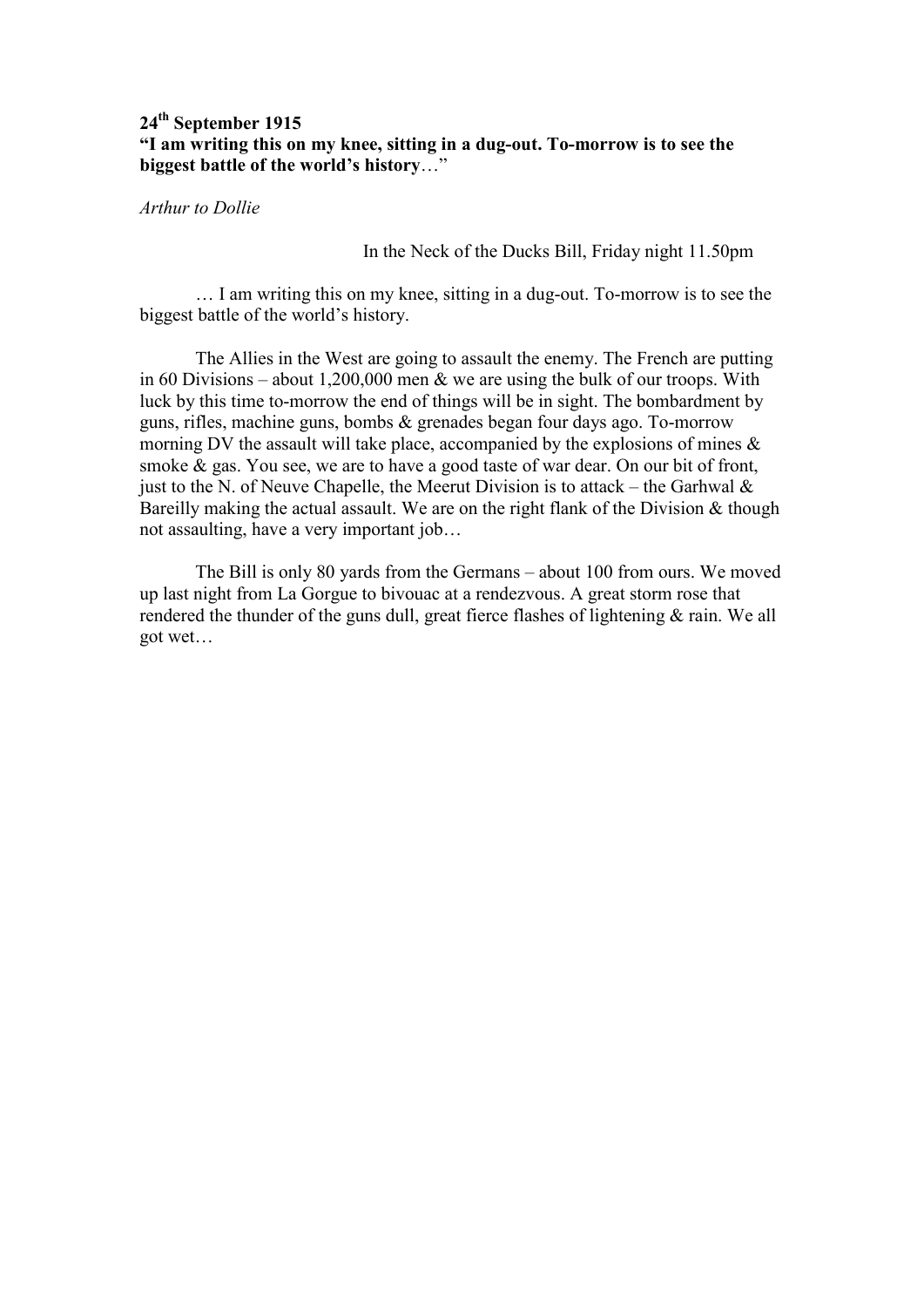Ourfland Puche Bill<br>- My Coy<br>- Anche Neck,<br>- Our lines

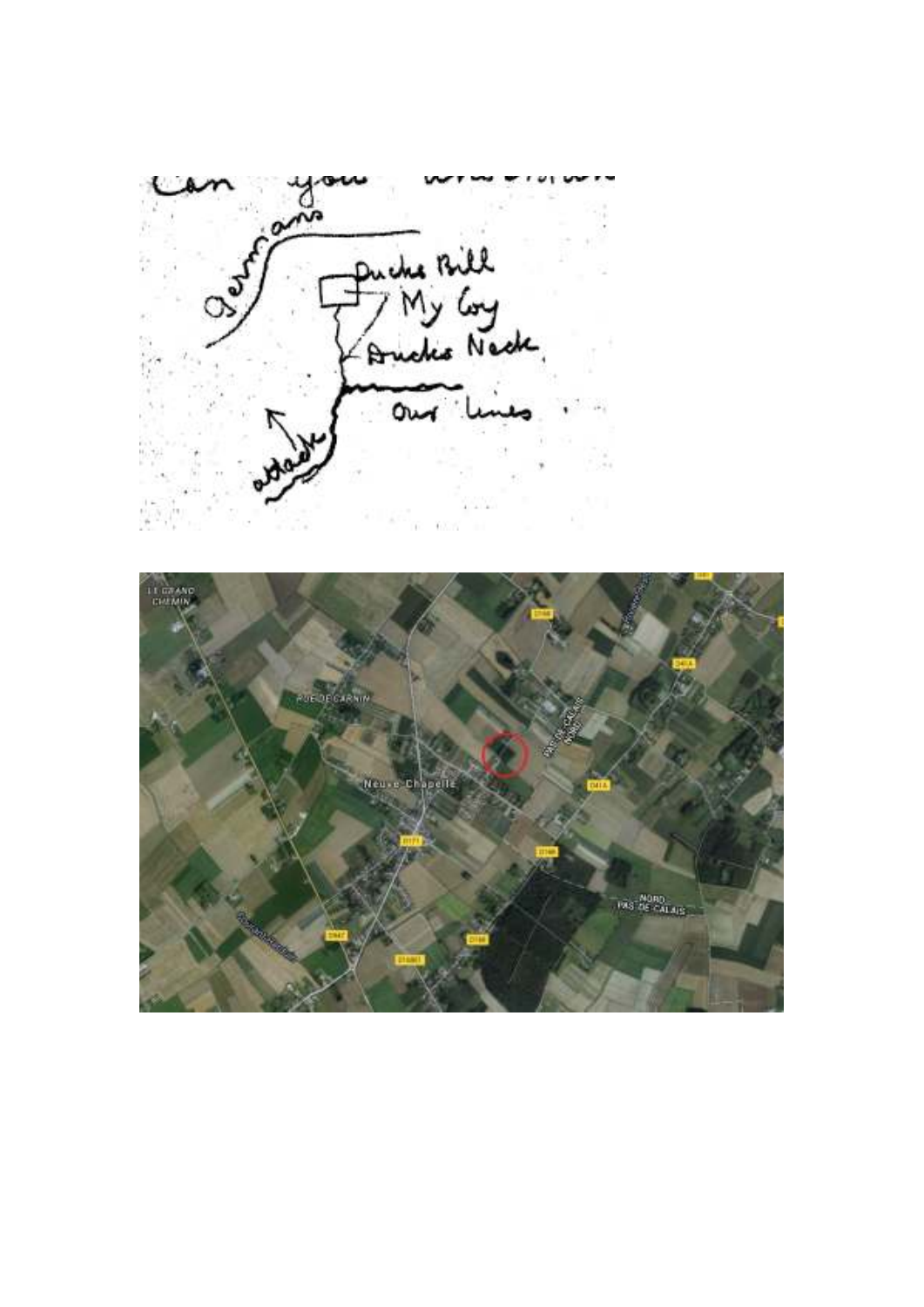NOTHING is to be written on this side except the date and signature of the sender. Sentences not required may be erased. If anything olse is added the post card will be destroyed.

| I am quite well.                                                       | 098                                                                                                                           |  |
|------------------------------------------------------------------------|-------------------------------------------------------------------------------------------------------------------------------|--|
| I have been admitted into hospital                                     |                                                                                                                               |  |
|                                                                        | f sick I and am going on well.<br>I wounded f and hope to be discharged soon.                                                 |  |
| I am being sent down to the base.                                      |                                                                                                                               |  |
|                                                                        | <i>I</i> have received your $\begin{cases} \text{lateralated 20.32, 22 - 23} \\ \text{tdegree}, \\ \text{parent} \end{cases}$ |  |
| Letter follows at first opportunity.                                   |                                                                                                                               |  |
| I have received no litter from you-<br>f bitely.<br>I fix a long time, |                                                                                                                               |  |
| Signature }<br>enly.                                                   | arthur                                                                                                                        |  |
| 27.9.5<br>Date:                                                        | [Postage must be propaid on any letter.ur post med<br>addressed to the sender of this sami.]                                  |  |
| 0.0000 WL W300-56 H000 NO. R & S-                                      |                                                                                                                               |  |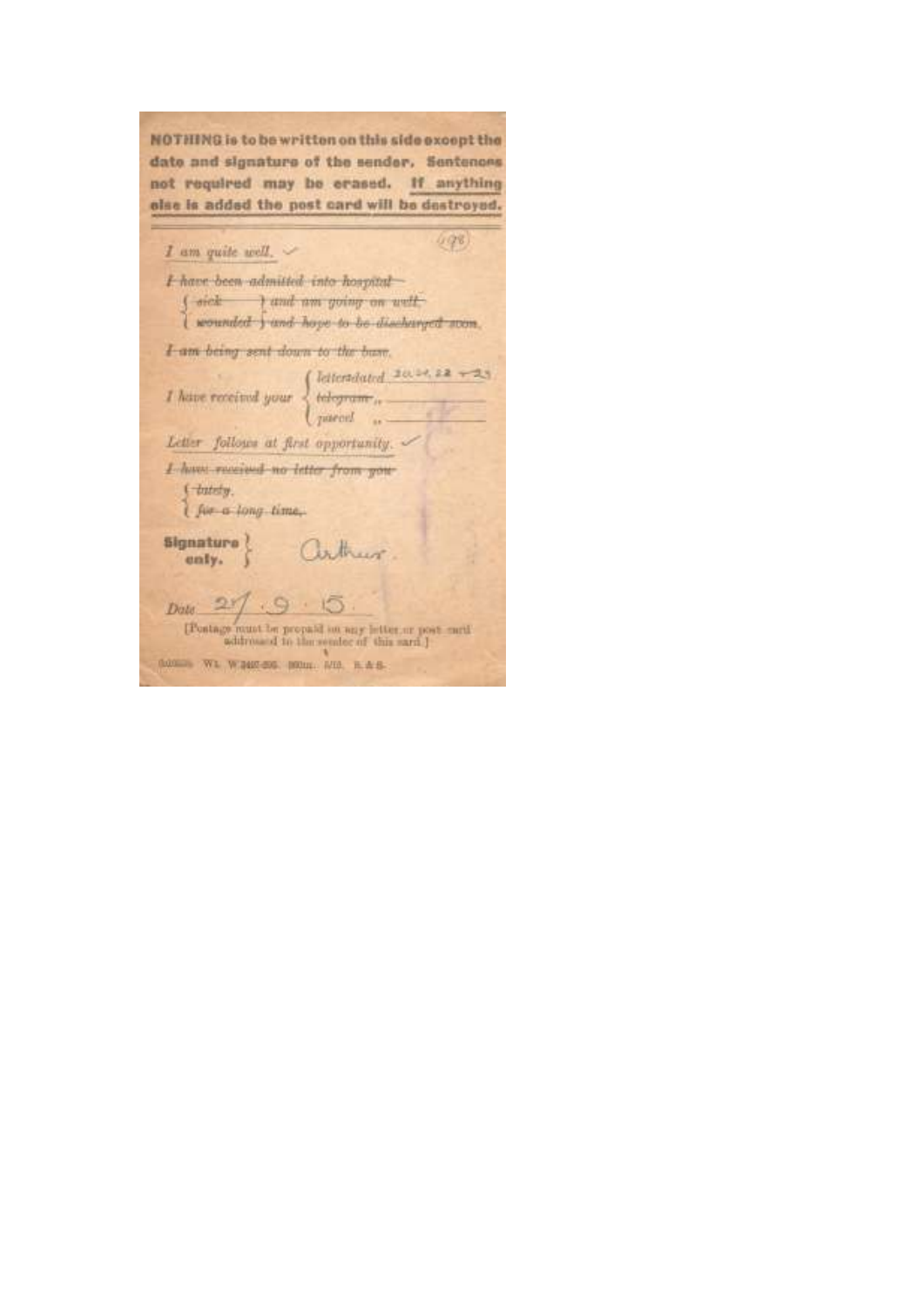**A graphic account from Arthur (now safely back in billets) of their part in the Battle of Loos – a violent storm the night before, an unexpected attack from the Huns damages a gas battery before the battle begins; heavy casualties; the C.O.'s dugout is blown up; a counter attack is expected at any moment. They are sick with disappointment as no support was forthcoming after the initial advance.** 

#### *Arthur to Dollie*

In billets, Tues. 8am.

 I'm afraid it must seem years since you heard from me last. I started to write on Friday night but was unable to finish. I've heaps of letters to answer. God bless you & a ripping parcel, much appreciated. I gave the cigarettes to **Jewson**. He was very bucked.

Well little one, we've been through another show  $-$  a gigantic one that is being fought from beyond Reims to N. of us here. We are all sick with disappointment – our division got right through but no supports were forthcoming although they [had] been promised & the assaulting brigades lost very heavily getting clear.

 On our divisional front, the attack was carried out by our brigade on the right & the Bareilly on the left. We held a place called the DUCKS BILL – a small redoubt only 80 yards from the enemy & 100 from our own. It was of vital importance for if it fell then the whole attack would have been enfiladed.

The show was preceded by 4 days bombardment  $\&$  just before the assault by gas  $\&$  smoke. Unfortunately the wind, what there was of it wasn't very favourable – so only smoke was used.

 On Thurs. night we moved from La Gorgue into a rendez-vous, where we were to bivouac. On our march down however we ran into a great storm. It was a magnificent sight, only we got very wet. We managed to find some sort of shelter in an old farm DG. Next day we moved up into the trenches. I was to hold the DUCKS BILL, **Sammy** holding the line on my left. It was very slow & muddy work getting up the communication trenches. Early next morning we heard that the attack was to be at 6. At a quarter past 4, while it was still dark, the Huns chucked a great bomb into the Bill  $\&$  blew in one of our gas batteries. All the men in charge  $\&$  the officer, except two were gassed, also some Manchesters, up there to bomb & also poor little **Beresford**, three Signallers & about half a dozen of my men. My fellows behaved splendidly – though it was dark,  $\&$  the place was full of gas  $\&$  stumbling, coughing men. I'm awfully proud of them. We set about getting things clear & earthing up the rest of the gas up there.

Ten minutes before the attack, we blew up a mine under the Hun line; though about 800 yards away, the whole earth rocked & quivered. The assault was a wonderful success. Our fellows went slick through. The casualties were pretty heavy. The German guns were busy – nearly got the **C.O.,** blew his dug-out in & wounded his servant, his cook & two orderlies. We were lucky not having to go over. Our grenadiers did & the grenade officer – an awfully decent old chap called **George** was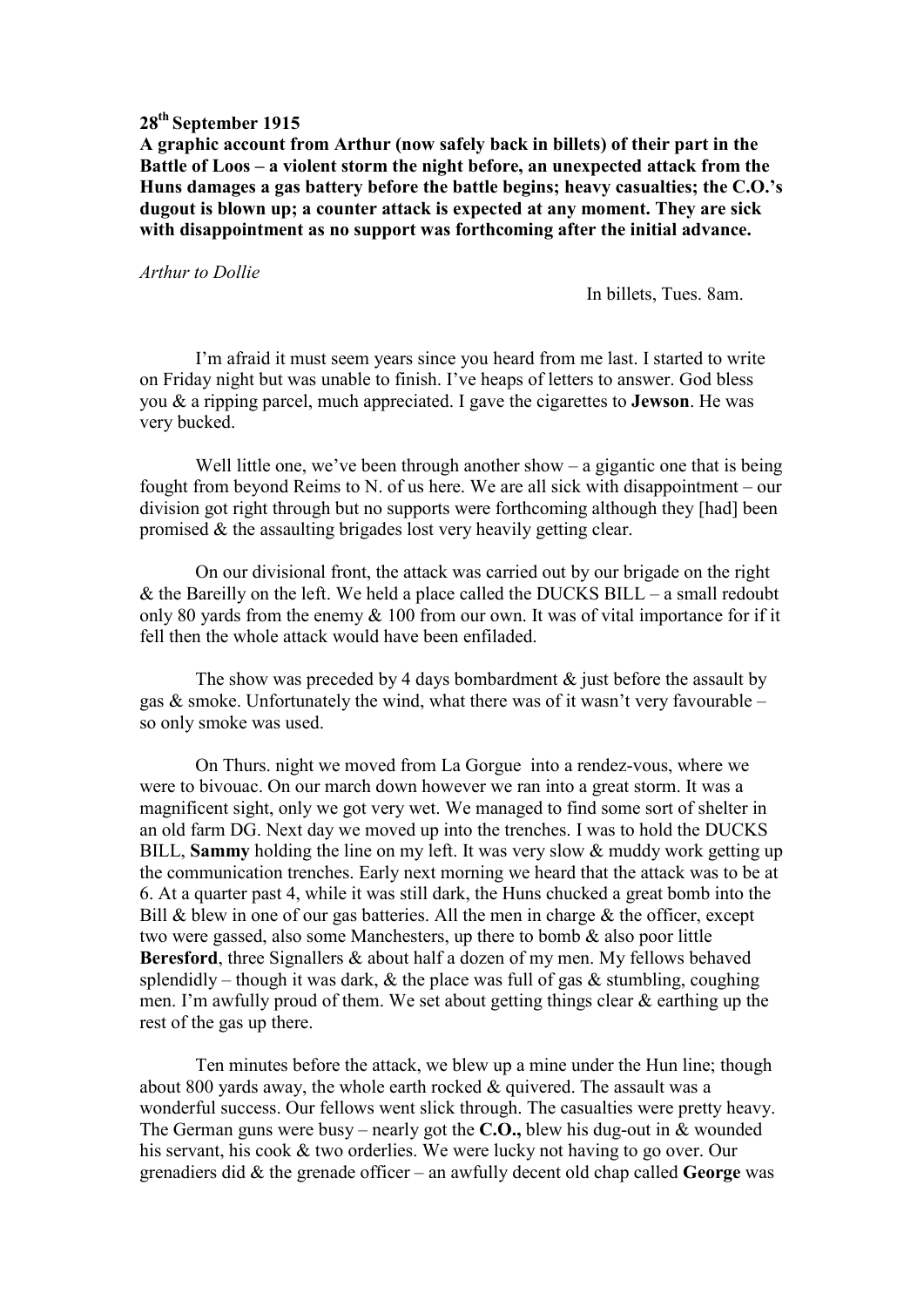killed. Our total casualties were 52, about 8 killed, as far as we can make out. The roll is being called again to-day.

For the rest of Saturday we just hung on, momentarily expecting a counter – attack. Next morning Sunday we were heavily bombed by minenwerfer, luckily not much damage. We were finally relieved at 2pm by the Dehra Dun. Yesterday we were busy getting clean &c, making reports. Well darling, the Corporal is waiting & I've to go to HQ so must write au revoir…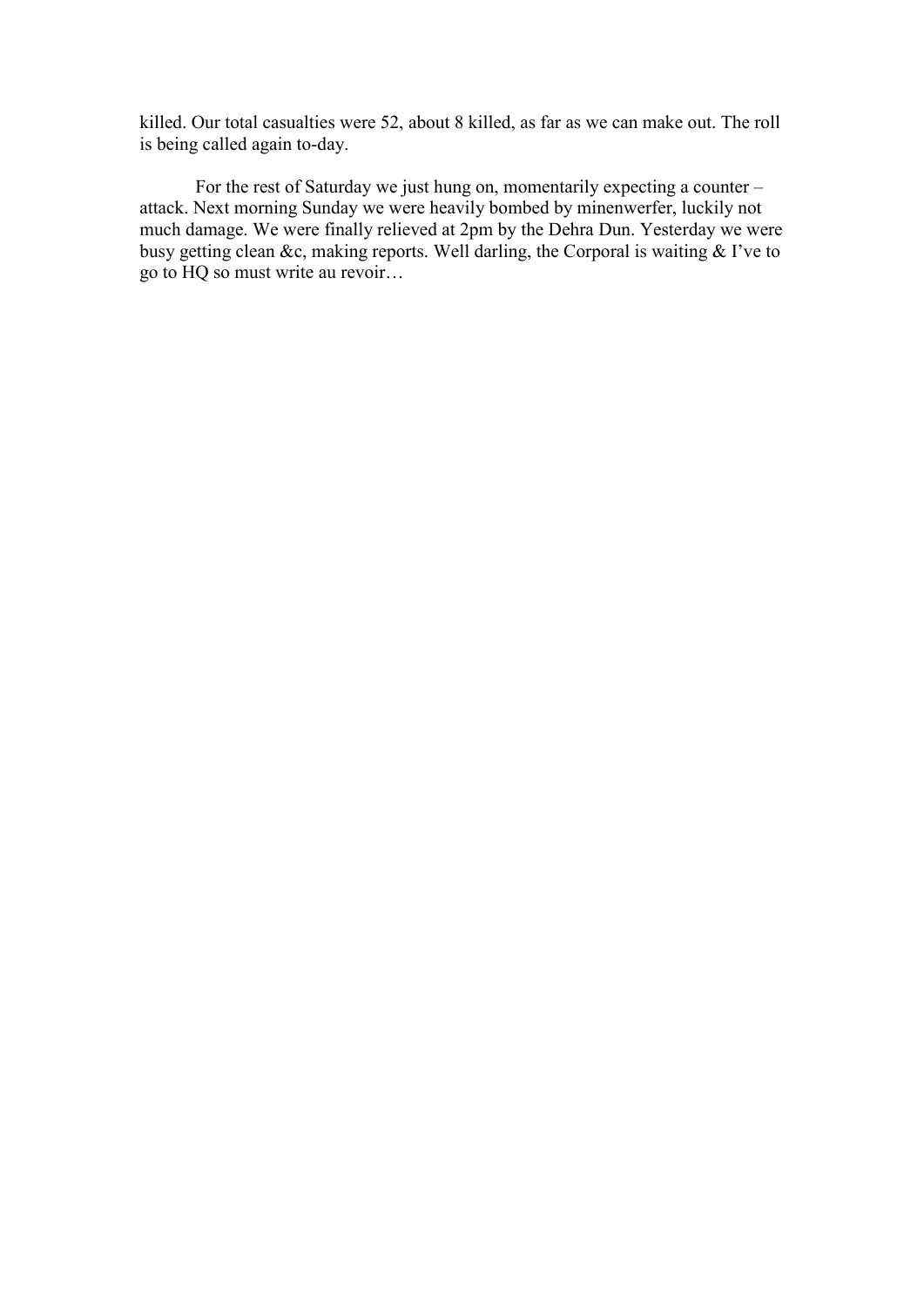## **29th September 1915 A short letter from Arthur – he is pressed for time to write, but is fit; the weather is wet but soon they hope to be moved back for a rest and are very glad to be out of the battle.**

*Arthur to Dollie* 

In billets, Wednes 8.45 am.

 … I'm afraid you must be merciful & wait a little longer for an answer to all your dear letters. I am very fit DG. the weather is pretty rotten – a lot of rain. However we're glad to be out, little else counts. Rumour has it that we go further back to-day or to-morrow. Jove, dear, I hope so.

So little loved one, au revoir, God be with you…